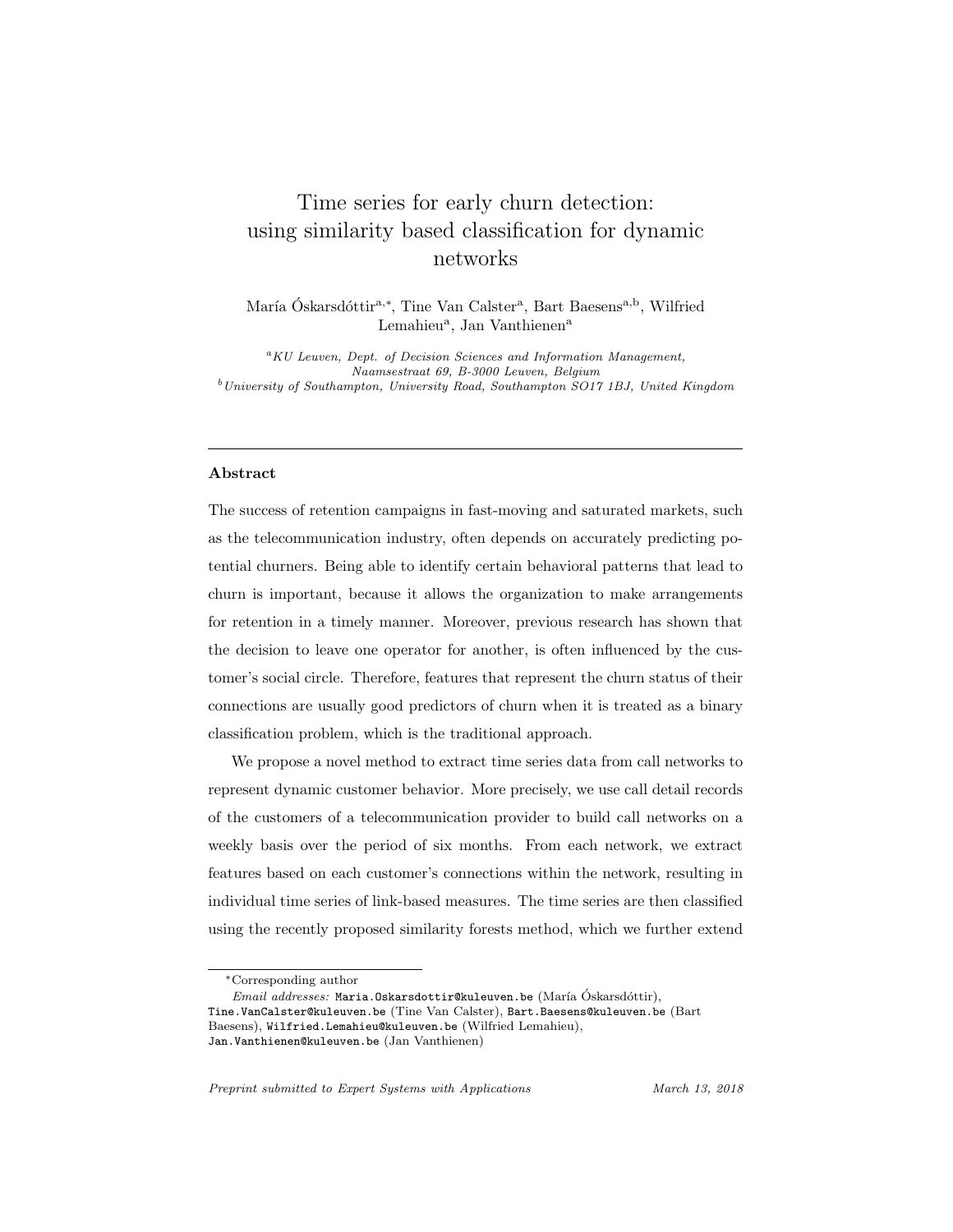in various ways to accommodate multivariate time series.

We show that predicting churn with customer behavior represented by time series is a suitable option. According to our results, the similarity forests method together with some of our proposed extensions, perform better than the onenearest neighbor benchmark for time series classification. Using a time series of a single feature only, the similarity forests method performs as good as traditional churn prediction methods using more features. In fact, compared to traditional methods, similarity forests based approaches perform better when predicting further in the future, and are therefore better at detecting churn early, allowing organizations to make arrangements for retention in a timely manner. Keywords: Multivariate time series, Churn prediction, Call detail records, Time series classification, Social networks, Dynamic networks

# 1. Introduction

The mobile telecommunication industry (telco) is a saturated and fastmoving market where customers can easily change providers to obtain a subscription which they are satisfied with. At the same time, it is less profitable for providers to attract new customers than to prevent current customers from quitting [\(De Caigny et al., 2018\)](#page-28-0). Therefore, providers engage in building predictive models in order to identify which customers are most likely to leave –or churn– so they can be offered promotions to persuade them to stay [\(Verbeke](#page-31-0) [et al., 2011\)](#page-31-0). In business-oriented contexts, where costs and benefits are a concern, it is furthermore valuable to detect the potential churners early enough for the campaigns to achieve optimal success and maximize their return [\(Ver](#page-31-1)[braken et al., 2013\)](#page-31-1). Research has shown that features that incorporate the influence of prior churners in a customer's social circle –their ego-net– are usually good predictors of churn when it is treated as a binary classification problem  $(6$ skarsdóttir et al., 2017; [Verbeke et al., 2014;](#page-31-2) [Phadke et al., 2013\)](#page-30-0). These features are extracted from call networks which are constructed based on call detail records (CDR) by linking together customers who have called or texted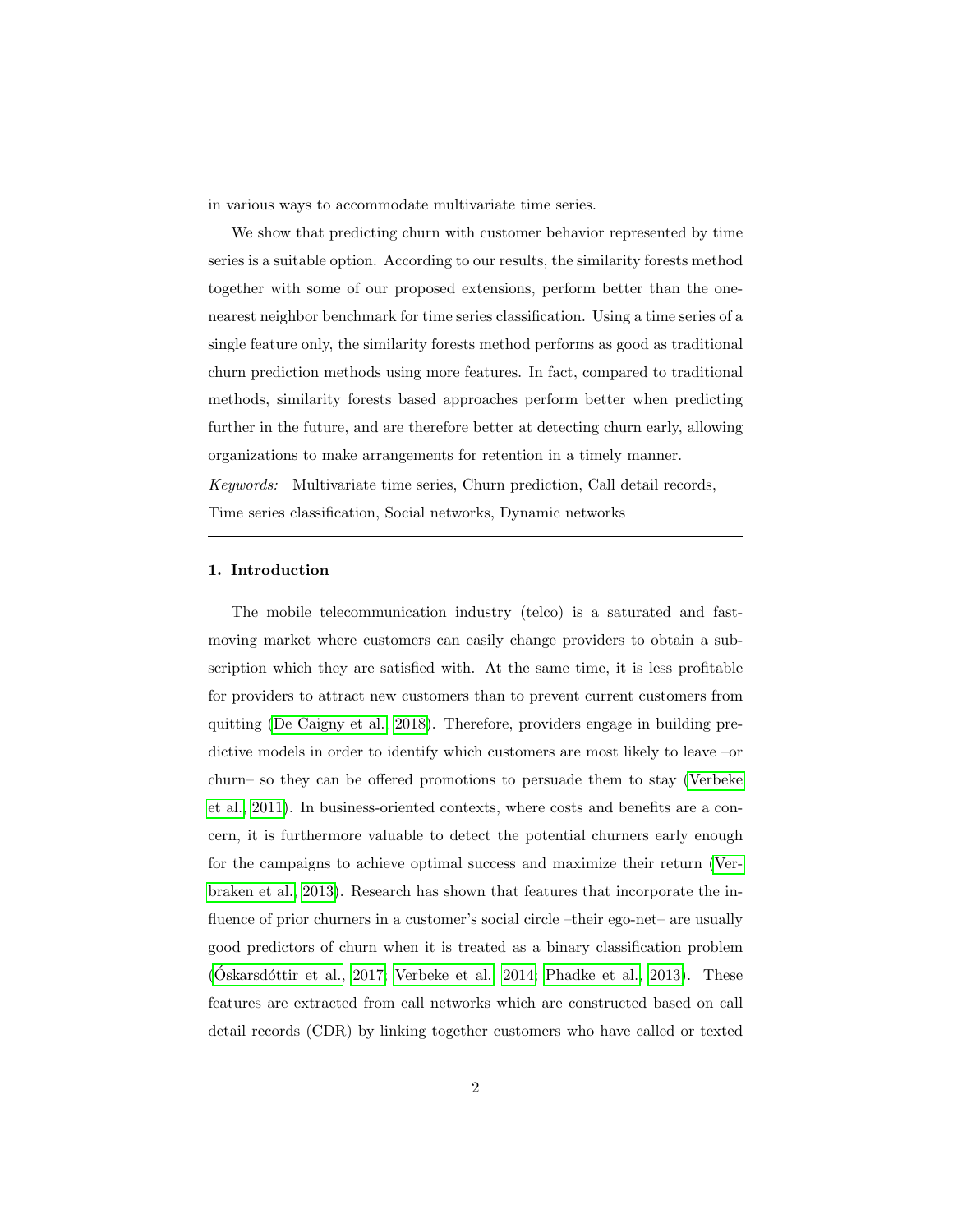each other. The result is a representation of the customers' calling behavior and social circle that can be utilized to predict churn with enhanced accuracy  $(Oskarsdóttir et al., 2017).$ 

Most studies consider static networks by aggregating the call records for a fixed period of time, e.g. one month [\(Backiel et al., 2016;](#page-27-0) [Kim et al., 2014;](#page-29-1) [Zhang et al., 2012\)](#page-32-0). This approach has an obvious drawback since it fails to take into account the temporal nature of the networks, which in turn might result in a partial and biased representation [\(Navarro et al., 2017\)](#page-29-2). As human behavior is susceptible to changes over time, it is reasonable to assume that during the time leading up to a customer's decision to churn, they start behaving differently. Furthermore, the behavior among churners might be similar and distinguishable from the behavior of non-churners [\(Chen et al., 2012\)](#page-27-1).

In this study, we propose a way of incorporating the time dimension of customer behavior and present a dynamic end-to-end approach to the churn prediction task in telco, which even leads to higher model performance. More precisely, we construct call networks on a weekly basis for a period of six months and extract network features from each customer's ego-net to capture the dynamics of customer churn behavior, using three distinct datasets. This is a novel procedure of processing CDR data as far as we know. To predict customer churn, we then perform classification with the resulting multivariate time series.

Although time series classification is an active research field, an extensive benchmarking study of the numerous methods that have been proposed over the years showed that only complex methods outperformed the one-nearest neighbor (1-NN) with dynamic time warping (DTW) benchmark [\(Bagnall et al., 2017\)](#page-27-2). However, this 1-NN classifier with DTW as a similarity measure, computes all pairwise similarities between the time series which makes it computationally expensive, especially for a large dataset. Although extensive, the benchmarking study [\(Bagnall et al., 2017\)](#page-27-2) did not include classification of multivariate time series and in fact, the literature on the topic is scarce. Therefore, we turn to a recently proposed classification method called similarity forests, which has not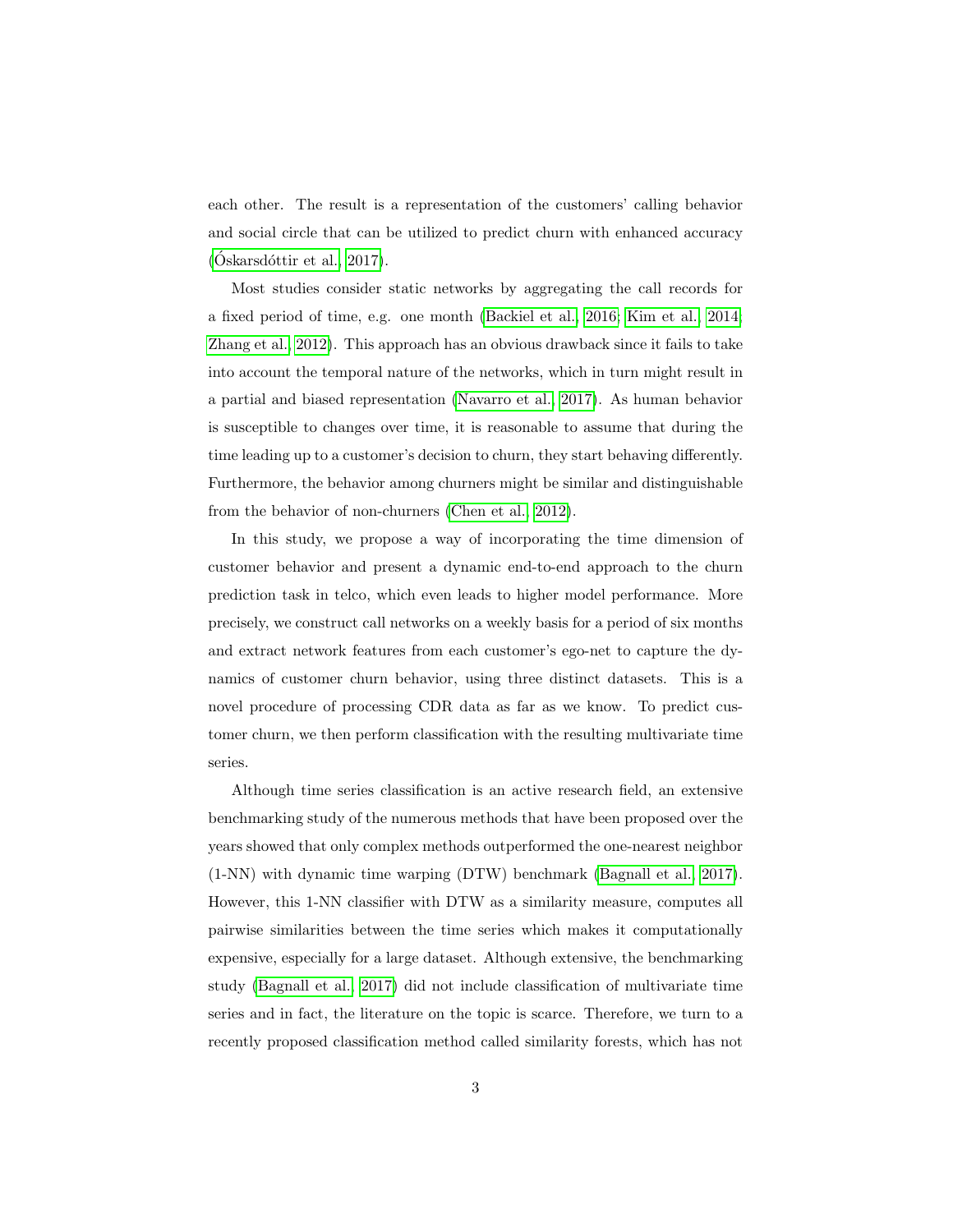been applied to time series before [\(Sathe & Aggarwal, 2017\)](#page-30-1). This extension of random forests, which is applicable to any type of data for which similarity between observations is defined, computes only a fraction of the pairwise similarities and is thus orders of magnitude faster and computationally less expensive than the 1-NN DTW benchmark. In addition, it is robust to noise and missing values and performs well in terms of accuracy. We propose novel extensions to the similarity forests method to make it applicable to multivariate time series by, on the one hand, incorporating a multivariate distance measure for time series and, on the other hand, exploiting the functionality of random forests in two distinct ways.

We apply our extended methods together with the original similarity forests to the multivariate time series to classify the customers and compare their performance with the 1-NN DTW benchmark. Thereby, we perform the analyses with variation in the length of the time series, to better understand the dynamics of the churn process. Our results show that the similarity forests perform substantially better than the benchmark method. Finally, we compare our dynamic approach to the more traditional static one, by extracting features from a static network and predicting churn with two commonly used classifiers, i.e. logistic regression and random forests. We demonstrate that time series classification is better suited for detecting churn early. Concretely, we show that by using our proposed method for representing dynamic behavior of customers together with a powerful binary classifier, i.e. similarity forests, telcos have an optimal chance of detecting churners well in advance to take appropriate action for retention.

In the next section, we discuss related literature on dynamic networks and time series classification. In Section [3](#page-6-0) we introduce our proposed method of extracting multivariate time series from CDR data to represent dynamic customer behavior. Thereafter, in Section [4,](#page-11-0) we describe the similarity forests method and our adaptations of the method for multivariate time series. In Section [5,](#page-14-0) we explain the setup of the experiments conducted in the paper and present the results in Section [6.](#page-17-0) Finally, we summarize our findings and contributions and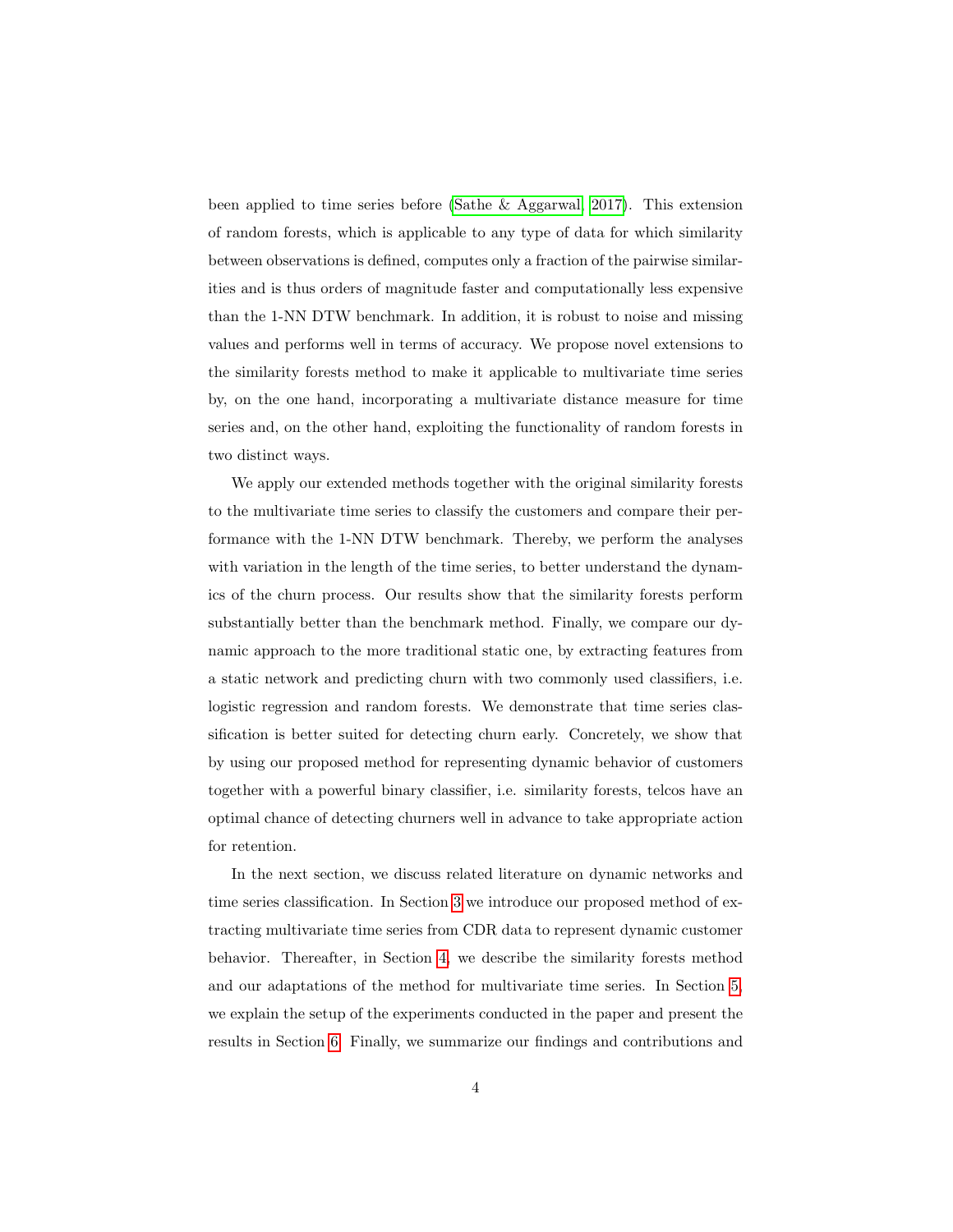discuss future work in Section [7.](#page-24-0)

# 2. Theoretical background

#### 2.1. Dynamic networks

Although data used to build networks typically arrives as streams of time stamped transactions, the analysis is most often conducted on static networks, with the information from the data streams aggregated. However, a more natural way, and one that is more representative of the reality of social networks and human behavior and interaction, is to base the analysis on dynamic or temporal networks. This was the topic of a recent special issue of Machine Learning, that focussed on innovative techniques that handle time-evolving networks, while also acknowledging the challenges that arise with such data [\(Rouveirol et al.,](#page-30-2) [2017\)](#page-30-2).

In the current literature, there are mainly two approaches for dealing with dynamic networks. One way is to capture the time-dependent network structure in a single network by using temporal edges between the same vertices at different moments. The other approach is to look at time series of networks, i.e. a sequence of static networks, where each network is built by aggregating interactions over a fixed period of time and thus gives snapshots of the network at given times [\(Santoro et al., 2011;](#page-30-3) [Simmhan et al., 2014\)](#page-31-3).

Much of the research on dynamics of social networks focuses on the evolution and discovery of communities, and to discover what drives network formation [\(Kossinets & Watts, 2006\)](#page-29-3). For example, [Aiello & Barbieri](#page-27-3) [\(2017\)](#page-27-3) looked at the evolution of ego-nets in social media. Using a sequence of network snapshots, they studied how link recommendations affect the expansion of people's social circles. In the case of community detection, the recently proposed Tiles method extracts communities and tracks their evolutions over time [\(Rossetti](#page-30-4) [et al., 2017\)](#page-30-4). Furthermore, [Lin et al.](#page-29-4) [\(2008\)](#page-29-4) proposed FacetNet, a method to analyse, in a single process, communities and how they evolve. Finally, to distinguish peer-to-peer influence from homophily, [Aral et al.](#page-27-4) [\(2009\)](#page-27-4) studied the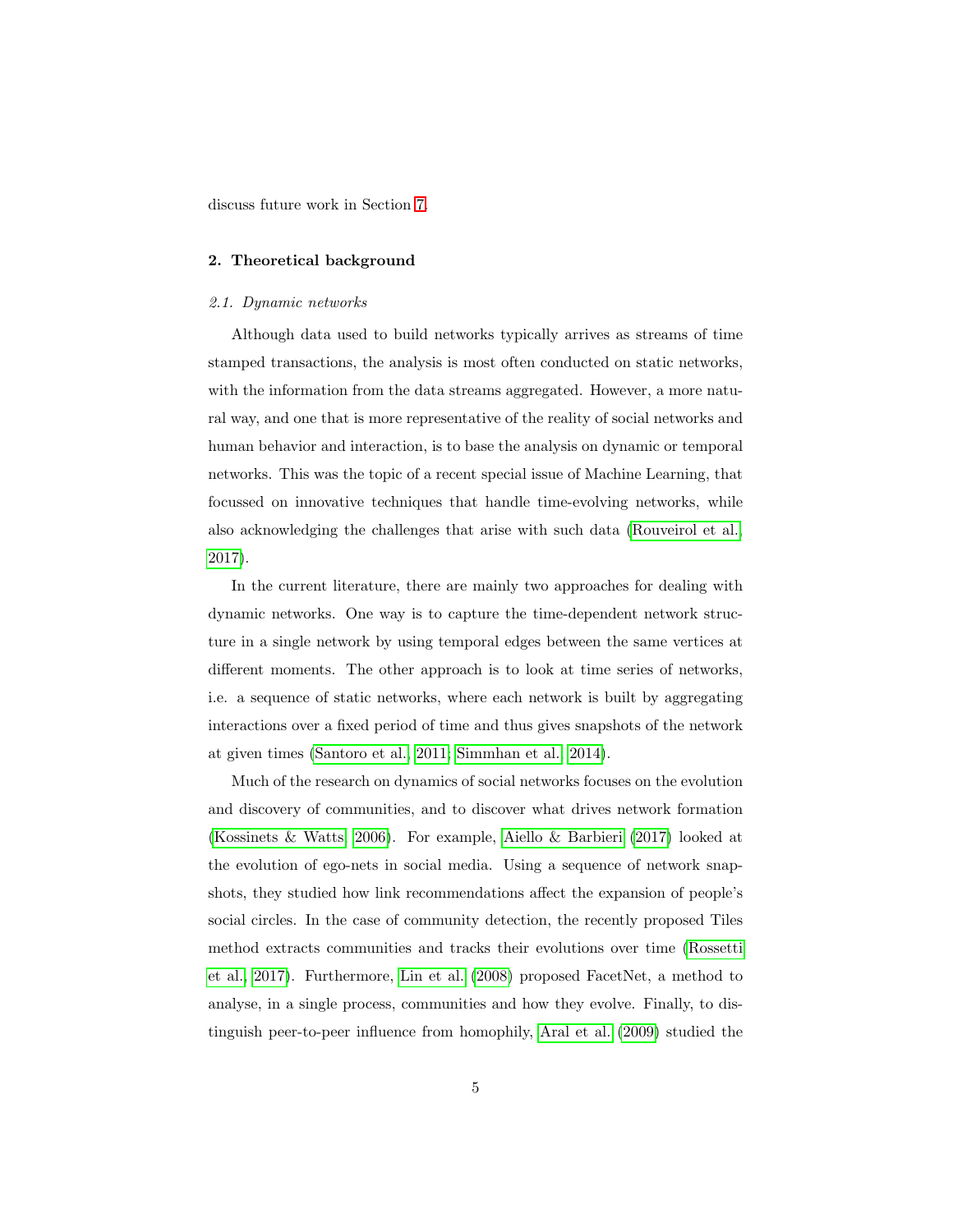diffusion of a mobile service product over a social network. Evidently, these studies are mostly aimed towards descriptive analytics, while prediction and classification in dynamic networks, which is the main application in this paper, is scarce in the literature. A few recent publications include an approach for outlier detection in dynamic networks [\(Ranshous et al., 2017\)](#page-30-5), link prediction [\(Ranshous et al., 2017\)](#page-30-5) and the modeling of epidemic spreading [\(Joneydi et al.,](#page-28-1)  $2017$ ) and peer influence (Wölbitsch et al.,  $2017$ ).

## 2.2. Time series classification

A lot of research has been conducted on time series classification in the last years and numerous algorithms have been proposed. Many of these were included in an extensive benchmarking study, which showed that the few techniques that outperformed the simple 1-NN classifier with DTW were complex ensembles of methods [\(Bagnall et al., 2017\)](#page-27-2). The benchmarking study did however not include methods designed for classification of multivariate time series.

Many methods developed for multivariate time series classification depend on either some kind of featurization of the time series data to construct a tabular data set or on dimensionality reduction, combined with a binary classification technique [\(Weng & Shen, 2008;](#page-31-5) [Batal et al., 2009;](#page-27-5) [Orsenigo & Vercellis, 2010\)](#page-29-5). In an application designed for electro-cardiograms, where early classification is vital, [He et al.](#page-28-2) [\(2015\)](#page-28-2) proposed a method to detect distinctive shapelets to use as core features in binary classifiers. Similarly, [Kadous & Sammut](#page-28-3) [\(2005\)](#page-28-3) used constructive induction, which takes advantage of recurring substructures that are often present in multivariate time series. Finally, [Esmael et al.](#page-28-4) [\(2012\)](#page-28-4) proposed a memory-based classifier that classifies incremental segments of the multivariate time series based on trend and value-based approximation of the segments.

In contrast to these featurization techniques, [Wang et al.](#page-31-6) [\(2016\)](#page-31-6) used recurrent neural networks and adaptive differential evolution to classify multivariate time series with robust results. Furthermore, Górecki  $&$  Luczak [\(2015\)](#page-28-5) proposed using a combination of dynamic time warping distance between the time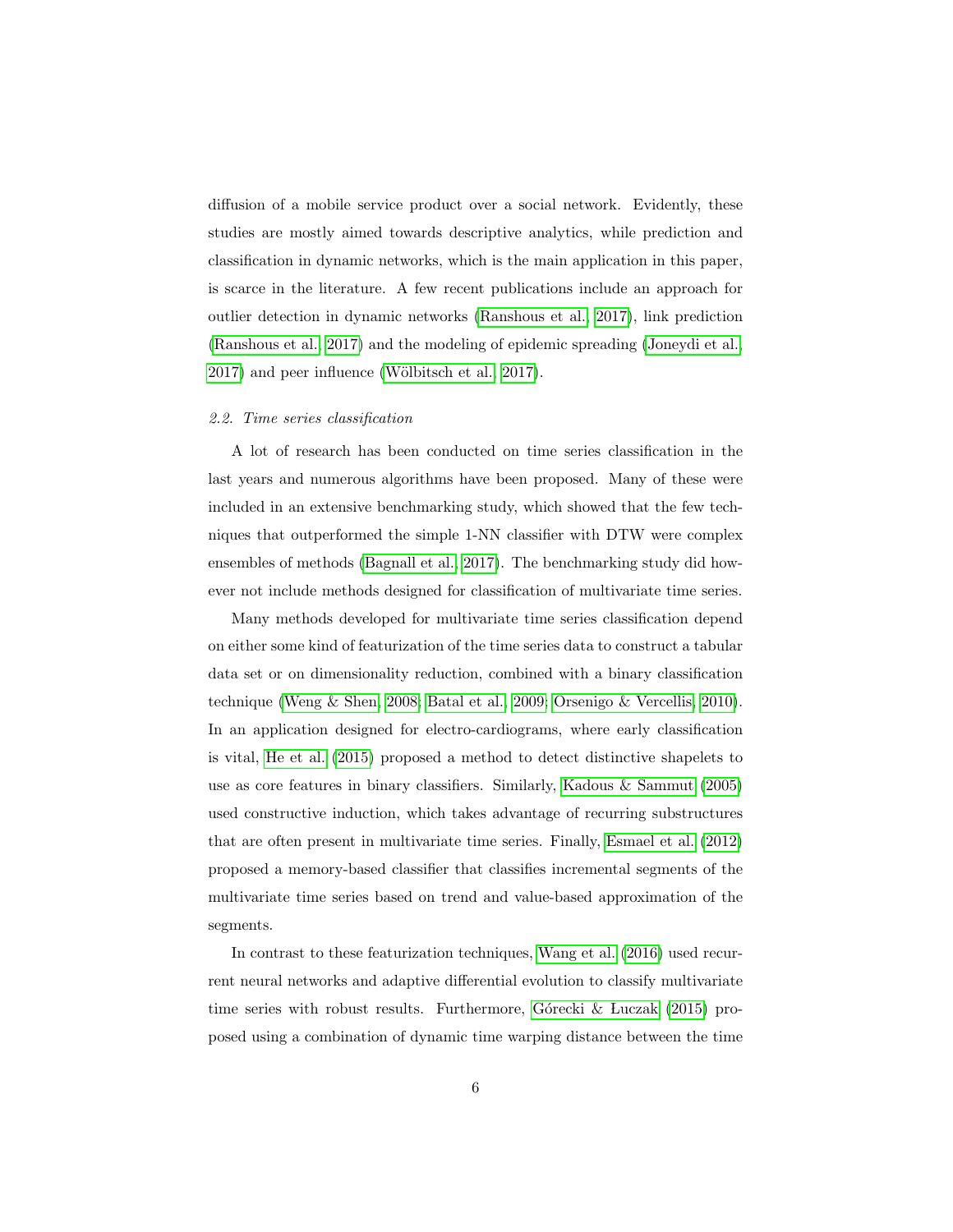<span id="page-6-1"></span>Table 1: An example of a CDR log. In the actual dataset the phone numbers are encrypted.

|           |          | Call Start Date Call Start Time Call Duration (sec) | From Number                       | To Number        |
|-----------|----------|-----------------------------------------------------|-----------------------------------|------------------|
| 01MAY2017 | 14:51:14 | 715                                                 | $(202)$ 555-0116 $(701)$ 555-0191 |                  |
| 02MAY2017 | 14:34:37 | 29                                                  | $(803)$ 555-0129 $(202)$ 555-0116 |                  |
| 01MAY2017 | 20:34:14 |                                                     | $(803)$ 555-0117 $(406)$ 555-0137 |                  |
| 02MAY2017 | 20:03:38 | 89                                                  | $(701)$ 555-0148                  | $(803)$ 555-0129 |

series and the derivative of the time series, to be used in classification with 1- NN classifiers. The similarity forest method applied in this paper also depends on distances between time series, but used in combination with random forests [\(Sathe & Aggarwal, 2017\)](#page-30-1).

# <span id="page-6-0"></span>3. Dynamic representation of calling behavior

#### 3.1. Time series extraction

Social network analytics for churn prediction in telco is usually based on static networks, which means that the network representation is frozen in time. Although these methods have shown to be successful, they fail to take into account the temporal aspect of phone usage. In this section, we propose a method that captures the dynamics of people's calling behavior, while also incorporating influence from churners and non-churners in their social circle.

The approach is based on phone call logs of the customers of a telco, commonly referred to as call detail records (CDR), see Table [1](#page-6-1) for examples. These logs are kept for billing purposes, but as numerous studies over the last decade have shown, they can be used in various ways [\(Naboulsi et al., 2016\)](#page-29-6). In particular, for social network analysis, call traffic for a fixed period of time is aggregated to build social networks. Subsequently, the networks can be used to investigate the structure of interactions among the customers of the telco. To extract dynamic behavioral patterns from the CDR, we follow an approach similar to [Santoro et al.](#page-30-3) [\(2011\)](#page-30-3). Thus, we achieve an evolution of call networks, by aggregating the logs of one week to build each network. The result is a sequence of static networks. As the CDR spans six months in total, this gives us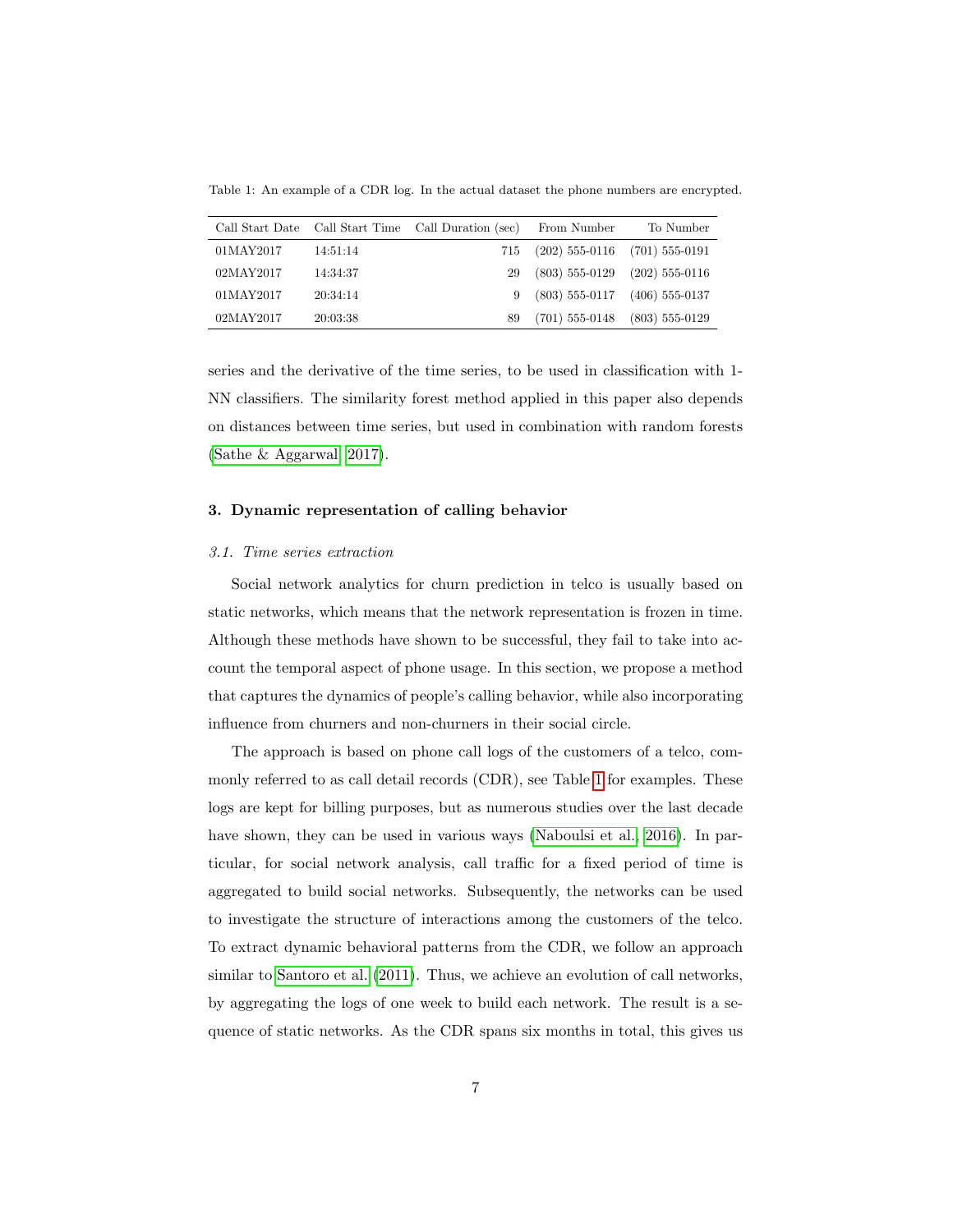<span id="page-7-0"></span>

Figure 1: The figure demonstrates the featurization process, which begins with a time series of one-week call networks and ends with eight distinct time series for each customer. In the ego-net the white nodes denote a non-churner, the black nodes denote a churner and the gray nodes denote an out-of-network neighbor.

a time series of call networks with 26 observations. The process is demonstrated in Figure [1.](#page-7-0)

From the CDR we know when each phone call was made and therefore also when the customers are active and when they stop being active. We use this information to determine churn as follows. Customers are labelled as churners when they have been inactive for 30 consecutive days and the moment of churn is defined as the first of those 30 days, as is common in the literature [\(Verbeke](#page-31-2) [et al., 2014\)](#page-31-2). As some phone calls are made to people who are not customers of the telco, we refer to them as out-of-network, or OoN, connections. This information is aggregated on a weekly level and thus we know for each week who churned and who is an OoN connection.

Featurization is a process where attributes are derived from a network. For each network in the sequence of call networks, we extract features from the egonet of each active customer, see Figure [1.](#page-7-0) Ego-nets are fundamental structures in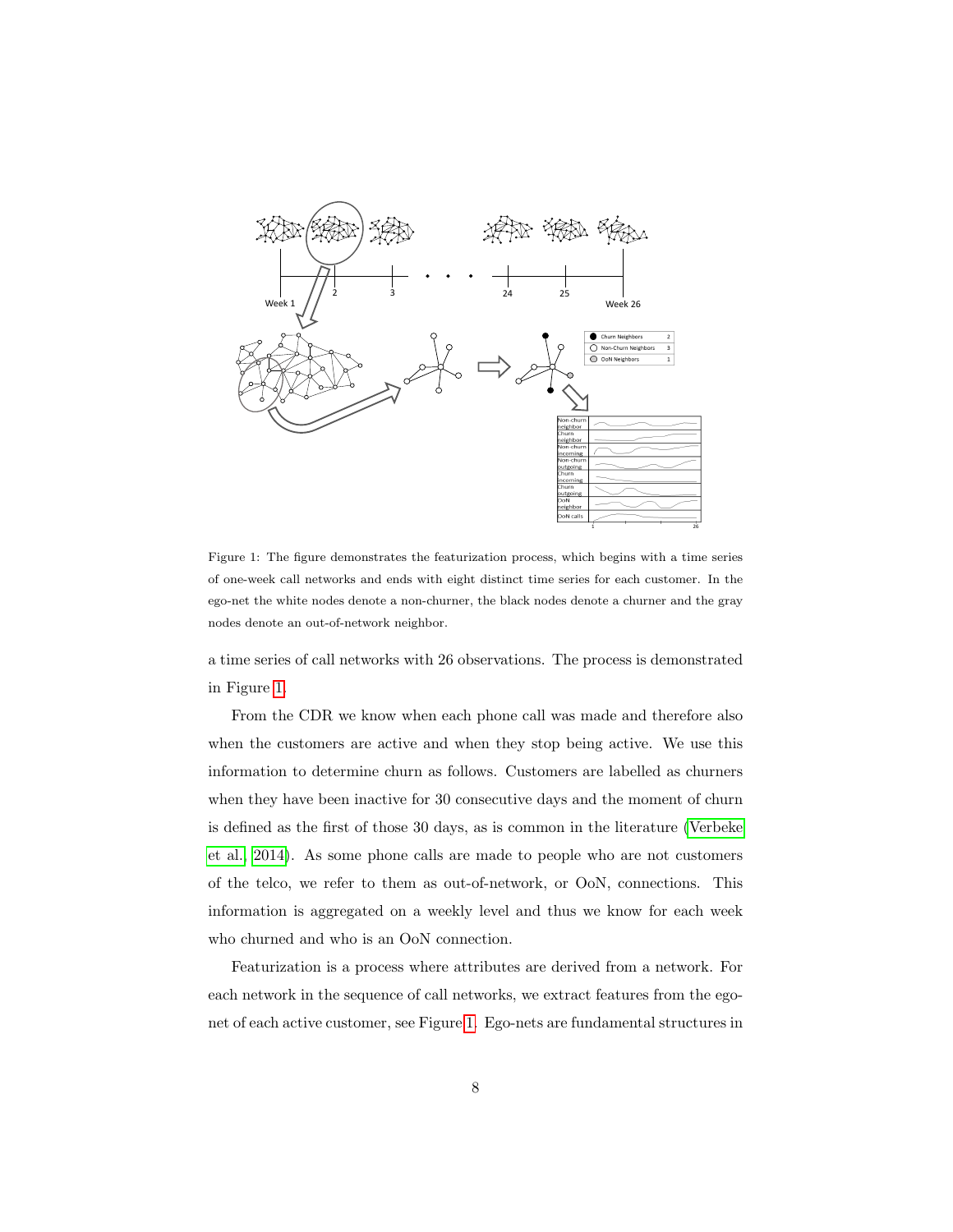Table 2: The features extracted from the ego-nets.

<span id="page-8-0"></span>

| Name               | Description                                                            |
|--------------------|------------------------------------------------------------------------|
| Non-churn neighbor | Number of neighbors that did not churn in the week                     |
| Churn neighbor     | Number of neighbors that did churn in the week                         |
| Non-churn incoming | Duration of phone calls received from neighbors that did not churn in  |
|                    | the week                                                               |
| Non-churn outgoing | Duration of phone calls made to neighbors that did not churn in the    |
|                    | week                                                                   |
| Churn incoming     | Duration of phone calls received from neighbors that did churn in the  |
|                    | week                                                                   |
| Churn outgoing     | Duration of phone calls made to neighbors that did churn in the week   |
| OoN neighbor       | Number of neighbors that are customers of a different telco            |
| $OoN$ calls*       | Duration of phone calls made to neighbors that are customers of a dif- |
|                    | ferent telco                                                           |

\*Since some CDR only contain phone calls made by their customers, we do not make a distinction

between incoming and outgoing traffic of OoN neighbors.

social networks because they portray the social interaction that occur between individual people [\(Aiello & Barbieri, 2017\)](#page-27-3). In our setup, the ego-net of a customer is the set of all people that they were in contact with, i.e. via phone calls, during the one-week period and we refer to the other people in the ego-net as neighbors. We use the information about churners and OoN neighbors in the respective week to label the people in the ego-net and aggregate information from the CDR to assign weights to the connections between them. In this way, we define and extract eight features for the customers in each one-week network, as listed in Table [2.](#page-8-0) Together, these features capture different aspects of calling behavior with respect to communication with non-churners, churners and OoN neighbors. Churners are only considered as churners in the week in which they churn and thus can only affect the ego-net of others at one point in time. Their churn week marks the end of their time series and afterwards they are viewed as OoN neighbors. Our proposed approach results in a multivariate time series for each customer of the telco. The starting point for each individual is the first week in which they are active and the end point is either the last week in the CDR data or the week where the customer churns. Because we specified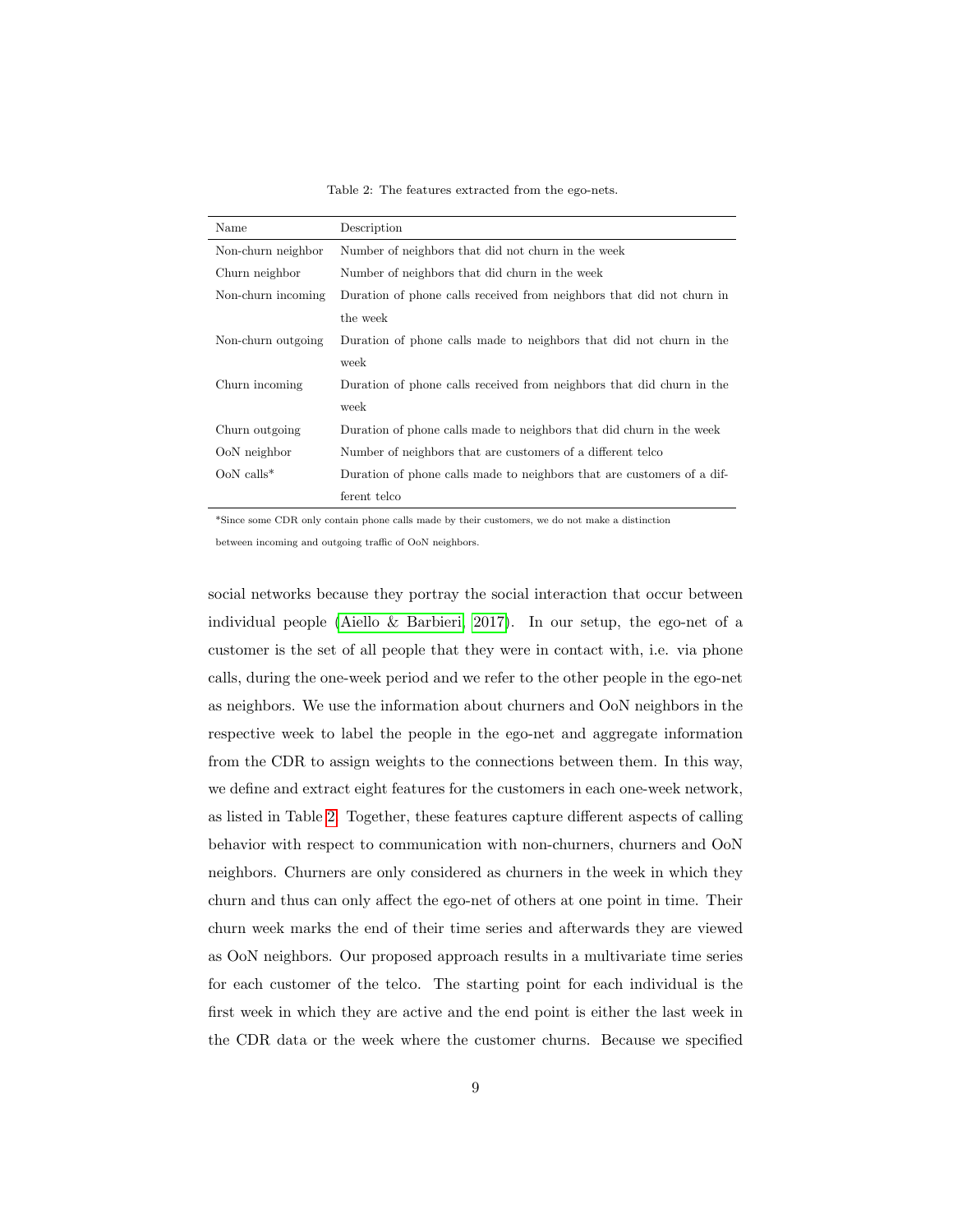the featurization with eight features, the multivariate time series have eight dimensions.

#### <span id="page-9-0"></span>3.2. Time series notation and distance measures

We will now briefly explain the notation for multivariate time series that we use in the paper. In addition, we specify the distance measures which are deployed in the classification methods.

Let  $O$  be a dataset with  $N$  multivariate time series of dimension  $M$ , i.e. each observation  $O_i \in O$  in the dataset consist of M time series

$$
O = \begin{pmatrix} O_1 \\ \vdots \\ O_N \end{pmatrix} = \begin{pmatrix} O_{11} & \cdots & O_{1M} \\ \vdots & \ddots & \vdots \\ O_{N1} & \cdots & O_{NM} \end{pmatrix}
$$
 (1)

where  $O_{ij} = P = (p(t))_{t=1}^T, i = 1, ..., N, j = 1, ..., M$  is a time series with T time steps. The time series of each observation, i.e. customer, has the same length, but the time series of different observations can vary in length. Furthermore, each observation  $O_i \in O$  is labelled, meaning that it belongs to one of the two classes: churn or non-churn, denoted by  $c_1$  and  $c_0$  respectively. Thus, there is a label vector

$$
y = \left(\begin{array}{c} l_1 \\ \vdots \\ l_N \end{array}\right)
$$

for each  $l_i \in \{c_0, c_1\}, i = 1 \dots, N,$ .

There are several ways to compute the distance between two time series depending on whether or not the time series are multidimensional. Here, we discuss two commonly used measures for comparison of time series and time series classification together with their multidimensional counterpart.

The Euclidean distance (ED) between two univariate time series  $P$  and  $Q$ of equal length is defined as

$$
ED(P,Q) = \sqrt{\sum_{t=1}^{T} (p(t) - q(t))^{2}}.
$$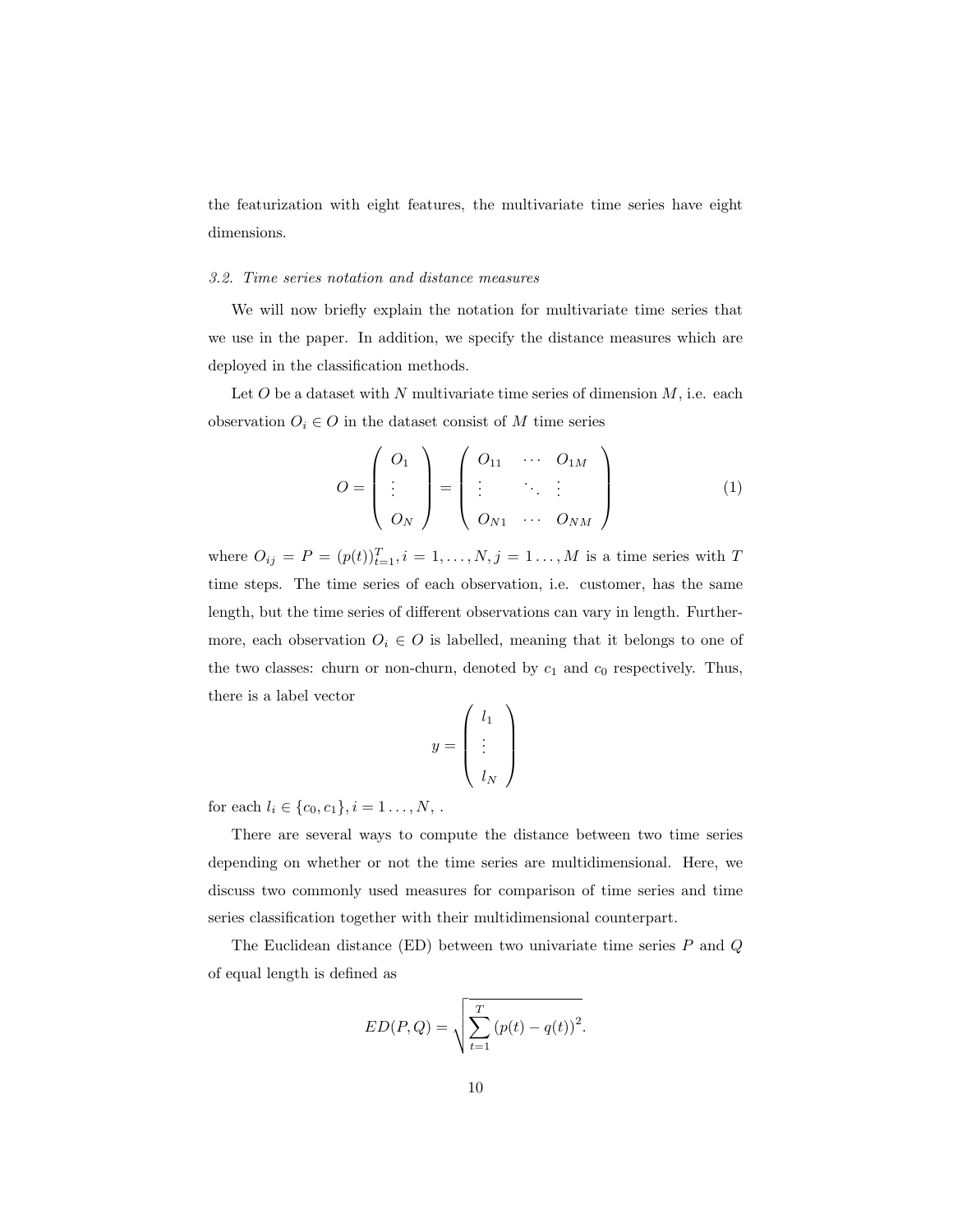Analogously, the Frobenius distance (FR) between two multivariate time series  $P = (P_1, \ldots, P_M)$  and  $Q = (Q_1, \ldots, Q_M)$  of equal length and dimension M is defined as

$$
FR(P,Q) = \sqrt{\sum_{t=1}^{T} \sum_{m=1}^{M} (p_m(t) - q_m(t))^2}.
$$

Although the Euclidean distance is a straightforward way to compare two time series, it has been shown to give suboptimal results when used for the classification of time series [\(Bagnall et al., 2017\)](#page-27-2).

Dynamic time warping is an alternative measure that overcomes the oneto-one alignment constraint and allows for one-to-many alignment to find an optimal path between the two time series. To compute the dynamic time warping distance between the time series  $P$  and  $Q$  of lengths  $T$  and  $S$ , a matrix of size  $T \times S$  is constructed where the element in cell  $(i, j)$  is the squared distance between elements  $p_i$  and  $p_j$  or  $(p_i - p_j)^2$ . The method finds a path

$$
w=w_1,\ldots w_t
$$

from cell  $(0,0)$  to cell  $(T, S)$ . While aggregating the values in the cells, it goes through the matrix to compute the path's warping cost. Finally, the dynamic time warping distance is defined as the path with minimum cost, or

$$
DTW(P,Q) = \min \sum_{i=1}^{t} w_t.
$$

The optimal path is found using dynamic programming and the recurrence

$$
D(i, j) = (p_i - q_j)^2 + \min(D(i - 1, j - 1), D(i, j - 1), D(i - 1, j))
$$

to compute the cost of the warping path. Euclidean distance is a special case of this approach where the minimum in the equation above is replaced with  $D(i-1, j-1)$  only. Multivariate dynamic time warping is a multidimensional generalization of DTW where two approaches are possible, depending on whether the dimensions are considered to be independent or not [\(Shokoohi-](#page-30-6)[Yekta et al., 2017\)](#page-30-6). In the former case, which we assume here, it is defined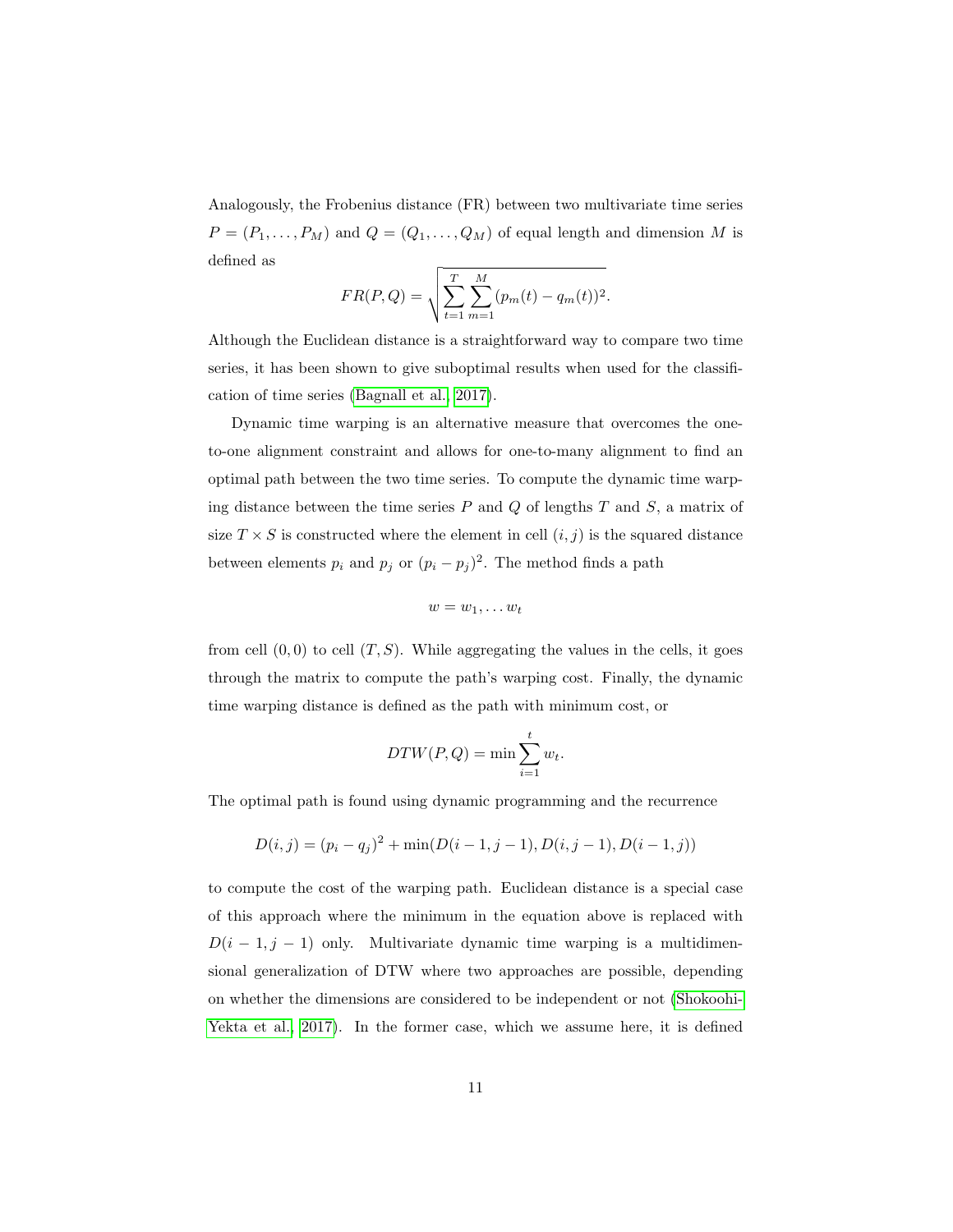$$
MDTW(P,Q) = \sum_{m=1}^{M} DTW(P_m, Q_m)
$$

or the cumulative distance of each dimension.

## <span id="page-11-0"></span>4. Multivariate similarity forests

#### <span id="page-11-1"></span>4.1. The similarity forests method

Similarity forests are a novel supervised machine learning technique for the binary classification of objects in an arbitrary dataset, where the only requirement is that similarities between the objects can be obtained [\(Sathe & Aggar](#page-30-1)[wal, 2017\)](#page-30-1). The technique is an extension of random forests that in a similar way constructs a multitude of decision trees at training time and combines the results to obtain a prediction for each object [\(Breiman, 2001\)](#page-27-6). Contrary to random forests, similarity forests perform a split of a node based on similarity between the objects in the node as described below.

Let  $O_1, O_2, \ldots O_n$  be *n* observations or data objects of a dataset and assume that they can be embedded theoretically as data points  $\bar{X}_1, \bar{X}_2, \ldots, \bar{X}_n$  in some multidimensional space. The exact representation of the data objects in the multidimensional space is not important as long as there is a way to obtain a similarity between each pair of objects. We denote with  $S_{ij}$  the similarity between objects  $O_i$  and  $O_j$ . Finally, we also assume that each observation is labelled, i.e. it belongs to one of the two classes  $c_0$  and  $c_1$ .

When a node N is to be split, a pair of observations  $(O_i, O_j) \in \mathcal{N}$ , with opposite labels, is randomly selected to determine the direction of the split. According to [Sathe & Aggarwal](#page-30-1) [\(2017\)](#page-30-1), selecting opposite labels leads to a more discriminative split. The quality of the split is evaluated by projecting the rest of the observations in the node along the direction from  $O_i$  to  $O_j$ . If  $O_k \in \mathcal{N}$ , then the projection of  $O_k$  along the direction from  $O_i$  to  $O_j$  is

$$
P(\bar{X}_k) = (\bar{X}_k - \bar{X}_i) \frac{\bar{X}_j - \bar{X}_i}{\|\bar{X}_j - \bar{X}_i\|}
$$

as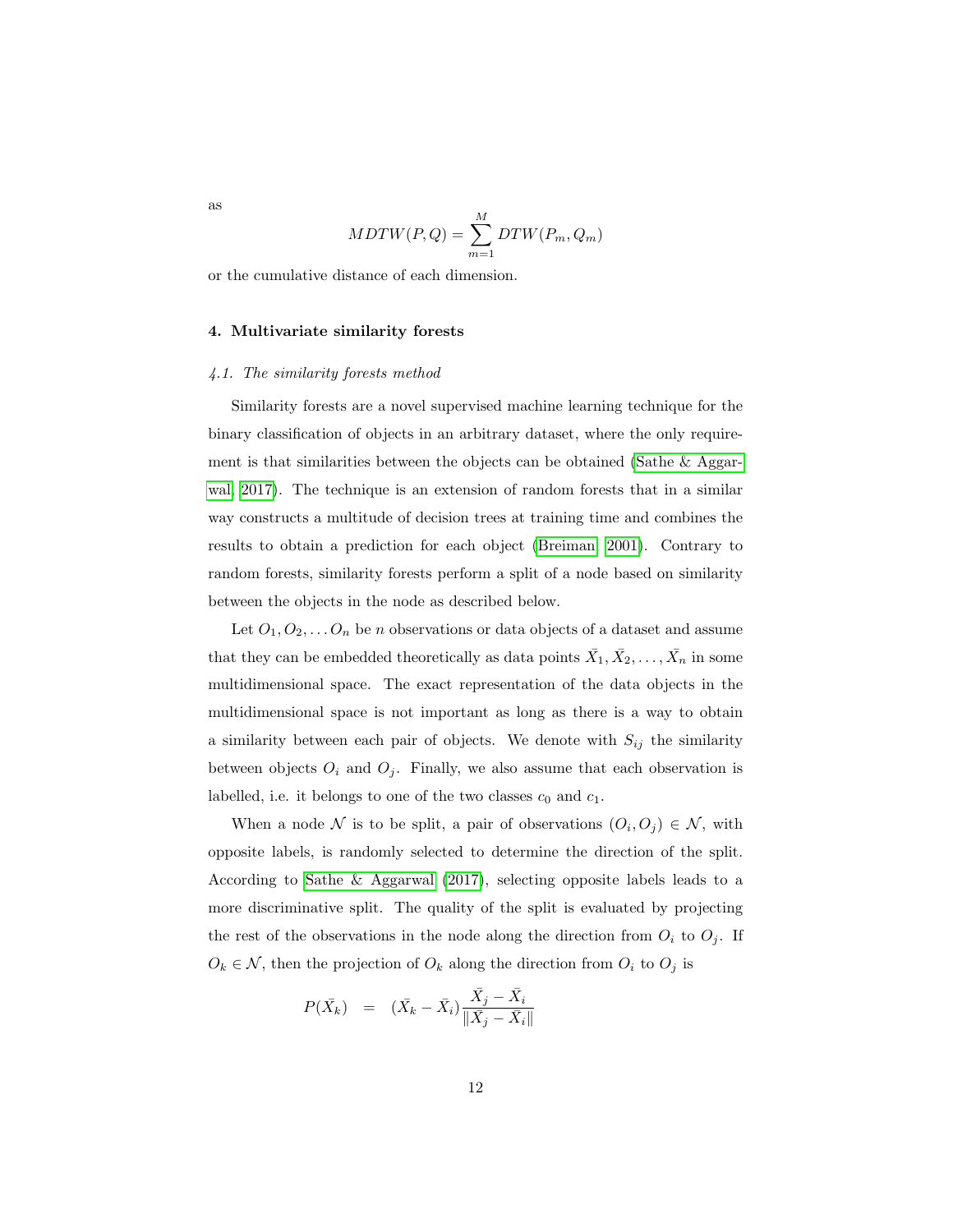$$
= \frac{\bar{X}_k \cdot \bar{X}_j - \bar{X}_k \cdot \bar{X}_i - \bar{X}_i \cdot \bar{X}_j + \bar{X}_i \cdot \bar{X}_i}{\sqrt{\|\bar{X}_j\|^2 + \|\bar{X}_i\|^2 - 2\bar{X}_i \cdot \bar{X}_j}}
$$
  

$$
= \frac{S_{kj} - S_{ki} - S_{ij} + S_{ii}}{\sqrt{S_{ii} + S_{jj} - 2S_{ij}}}
$$
  

$$
\propto S_{kj} - S_{ki} + C
$$

where  $C$  is a constant. Therefore, the projection only depends on the difference between the similarities of the given observation with each of the two randomly selected observations. So, to compute a split relative to the pair  $(O_i, O_j)$ , the observations in the node  $O_k \in \mathcal{N}$  need to be sorted in order of  $(S_{kj} - S_{ki})$ . The split of the node is determined by dividing this ordered vector of differences into two parts, so the weighted Gini quality,

<span id="page-12-0"></span>
$$
GQ(\mathcal{N}_1, \mathcal{N}_2) = \frac{n_1 G(\mathcal{N}_1) + n_2 G(\mathcal{N}_2)}{n_1 + n_2},
$$
\n(2)

of the two children nodes  $\mathcal{N}_1$  and  $\mathcal{N}_2$  with  $n_1$  and  $n_2$  values, respectively, is minimized. In the equation, the Gini index of node  $\mathcal N$  is given by

$$
G(\mathcal{N}) = 1 - p_0^2 - p_1^2
$$

where  $p_0, p_1$  are the fraction of objects with labels  $c_0$  and  $c_1$  respectively. Each tree in the forest is constructed recursively in this way until the leaf nodes are pure in terms of class labels.

The time it takes to split a node in similarity forests, is linear in terms of the number of points in the node. Hence, the time to create a level in a decision tree is also linear. Therefore, if the tree is of height  $O(\log(n))$ ,  $O(n \log(n))$  is the time required to build it. Compared to the 1-NN DTW benchmark for time series classification which has complexity  $O(n^2)$ , similarity forests thus provide a substantial decrease in complexity.

Although similarity forests depend on similarities between observations, they can also be applied using distances, which is more natural in the case of time series. To convert distances to similarities, [Sathe & Aggarwal](#page-30-1) [\(2017\)](#page-30-1) discuss both an exact approach, using the cosine law, and an approximate approach. As the first approach is computationally very expensive, especially for large data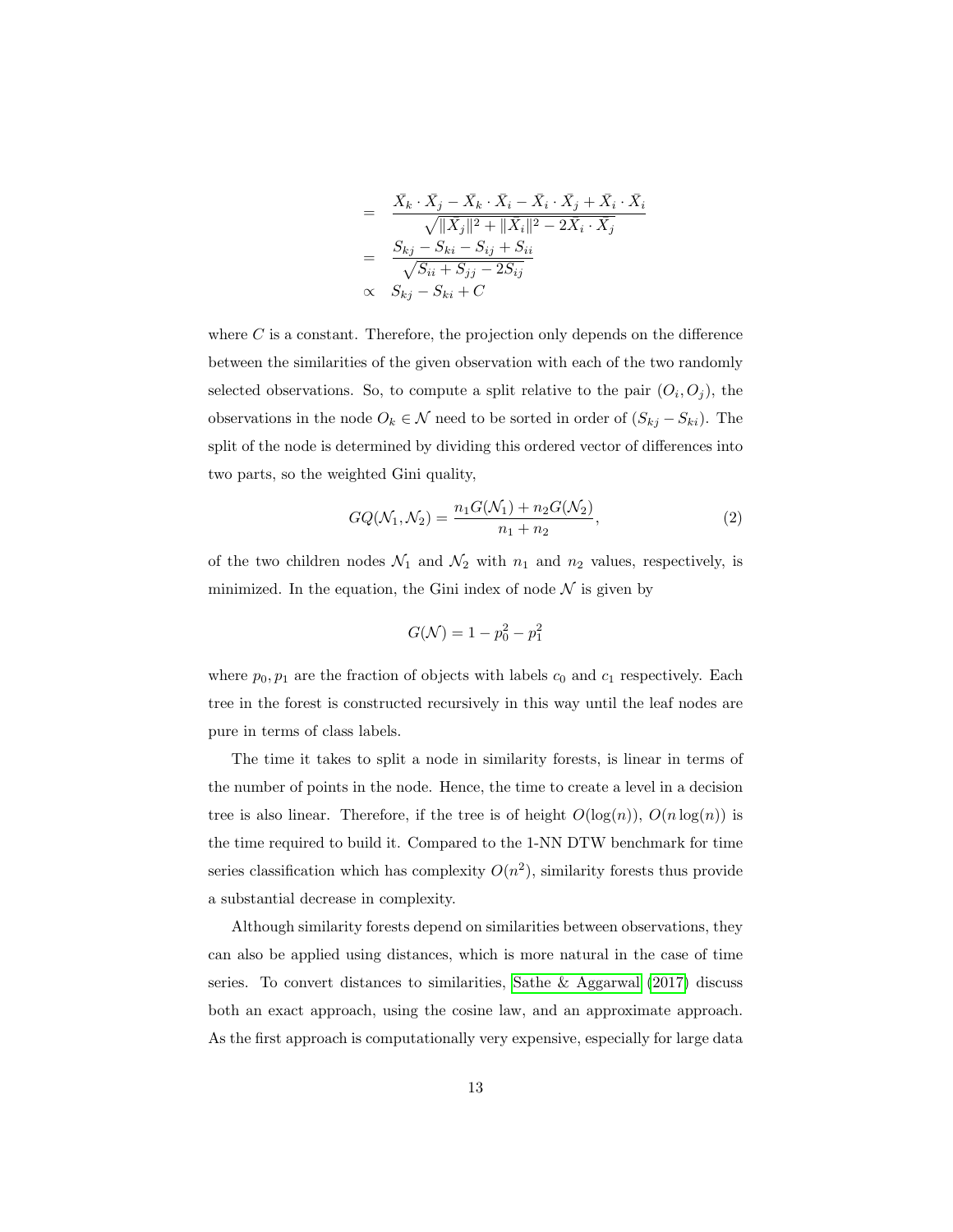sets, we apply the second one, which entails using squared distances instead of similarities, since the self-similarity of each object in our datasets is the same. For a more detailed discussion, we refer to [\(Sathe & Aggarwal, 2017\)](#page-30-1).

# <span id="page-13-0"></span>4.2. Multivariate similarity forests

The similarity forests method described above, can be applied directly to univariate time series by using the distance measures described in Section [3.2.](#page-9-0) We denote this method by  $SF_S$ . In addition, in this subsection, we propose three ways of extending the similarity forests method to multivariate time series. In what follows, we assume that  $O_i = (O_{i1}, \ldots O_{iM})$  and  $O_j = (O_{j1}, \ldots O_{jM})$  are two multivariate time series of dimension M.

Multivariate distance measures. The first approach uses multidimensional distance measures to compute the distance between the objects  $O_i$  and  $O_j$  in a single number. This is a straightforward extension of similarity forests, since the key idea is that only the similarity between objects is known. Thus, when splitting a node, the similarity between observations is computed using either the FB or the MDTW distance as defined in Section [3.2.](#page-9-0) We denote this method with  $SF_{MV}$ .

Pick the best feature at each split. The second approach considers the predictive capabilities of each feature as a tree is constructed. When splitting a node, Equation [2](#page-12-0) is used to compute the Gini quality for each feature separately. The feature that results in the lowest value, is chosen for the split, similar to a regular decision tree. More precisely, for a node  $\mathcal N$  and each  $m \in M$ , a split is determined relative to the randomly selected pair of objects  $(O_{km}, O_{lm})$ , giving the Gini qualities  $GQ_m$ ,  $m = 1, \ldots, M$ . Subsequently, the feature m such that  $\min_{m \in M} GQ_m$  is selected to determine the split. As the features are considered separately and the splits are based on single-dimensional time series, the EU and DTW distances are used, see Section [3.2.](#page-9-0)

This approach combines the strengths of decision trees and similarity forests within each tree. Furthermore, it inherently incorporates a feature selection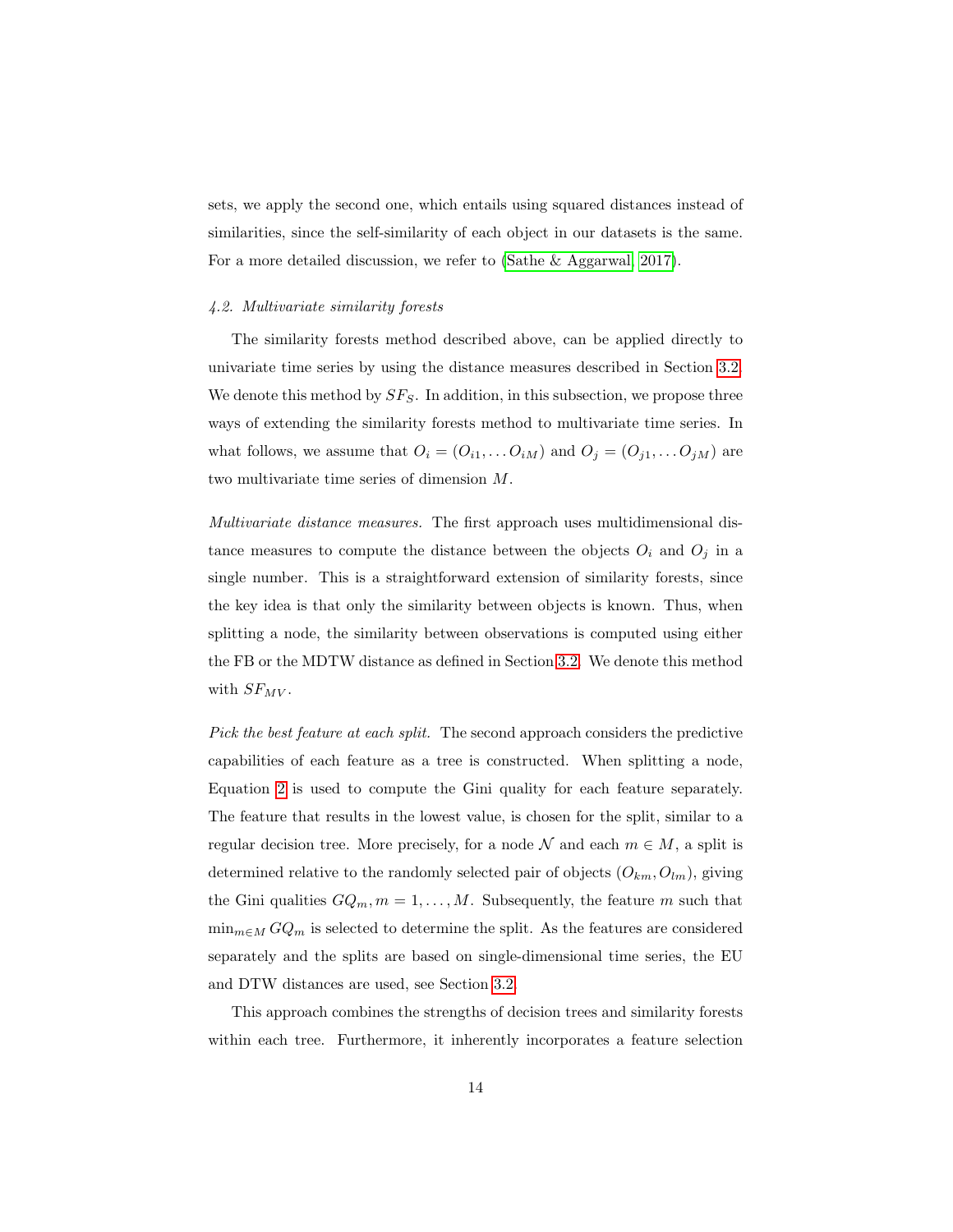Table 3: Description of the datasets

<span id="page-14-1"></span>

| Name      | $\#$ Customers      | Year |        | Churn rate $(4)$ Churn rate $(8)$ Churn rate $(12)$ |          | Contract type |
|-----------|---------------------|------|--------|-----------------------------------------------------|----------|---------------|
| Dataset 1 | $8.6 \times 10^{4}$ | 2015 | 38.75% | 21.53%                                              | 10.90%   | Postpaid      |
| Dataset 2 | $1.5 \times 10^{6}$ | 2010 | 35.04% | 22.85%                                              | $9.57\%$ | Prepaid       |
| Dataset 3 | $1.7 \times 10^{5}$ | 2013 | 15.63% | 8.42%                                               | 4.38%    | Prepaid       |

process by building trees using the features that are most discriminative. This method is denoted by  $S_F_{PB}$ .

Ensemble of similarity forests. The final approach exploits the ensemble property of random forests. For each feature in the multidimensional time series, a number of trees are built using similarity-based splitting, as described in Section [4.1,](#page-11-1) and the EU and DTW distances, as defined in Section [3.2.](#page-9-0) Afterwards the predictions are averaged. In this case, separate similarity forests with  $k$ trees are applied to the observations  $(O_{1m}, \ldots, O_{Nm}), m = 1, \ldots, M$ . The resulting forests are then applied to the test set to produce class probabilities  $prob_1, \ldots, prob_M$ . Finally, the class probabilities of this ensemble approach are obtained by averaging the probabilities of the individual similarity forests

$$
prob = \frac{1}{M} \sum_{m=1}^{M} prob_m.
$$

This approach is faster than the previous two since no additional computations are needed when building the trees. However, knowledge about which variables are the best predictors, is lost. This method is denoted by  $SF_E$ .

# <span id="page-14-0"></span>5. Experimental setup

We analyse three distinct CDR datasets from European telcos. Table [3](#page-14-1) provides a summary of the datasets. They all contain six consecutive months of phone call traffic between the telco's customers and vary in size and churn rates as Table [3](#page-14-1) shows. The method described in Section [3](#page-6-0) was used to extract eight distinct time series from the call networks. This resulted in a multidimensional time series for each customer in the dataset. We note that the time series of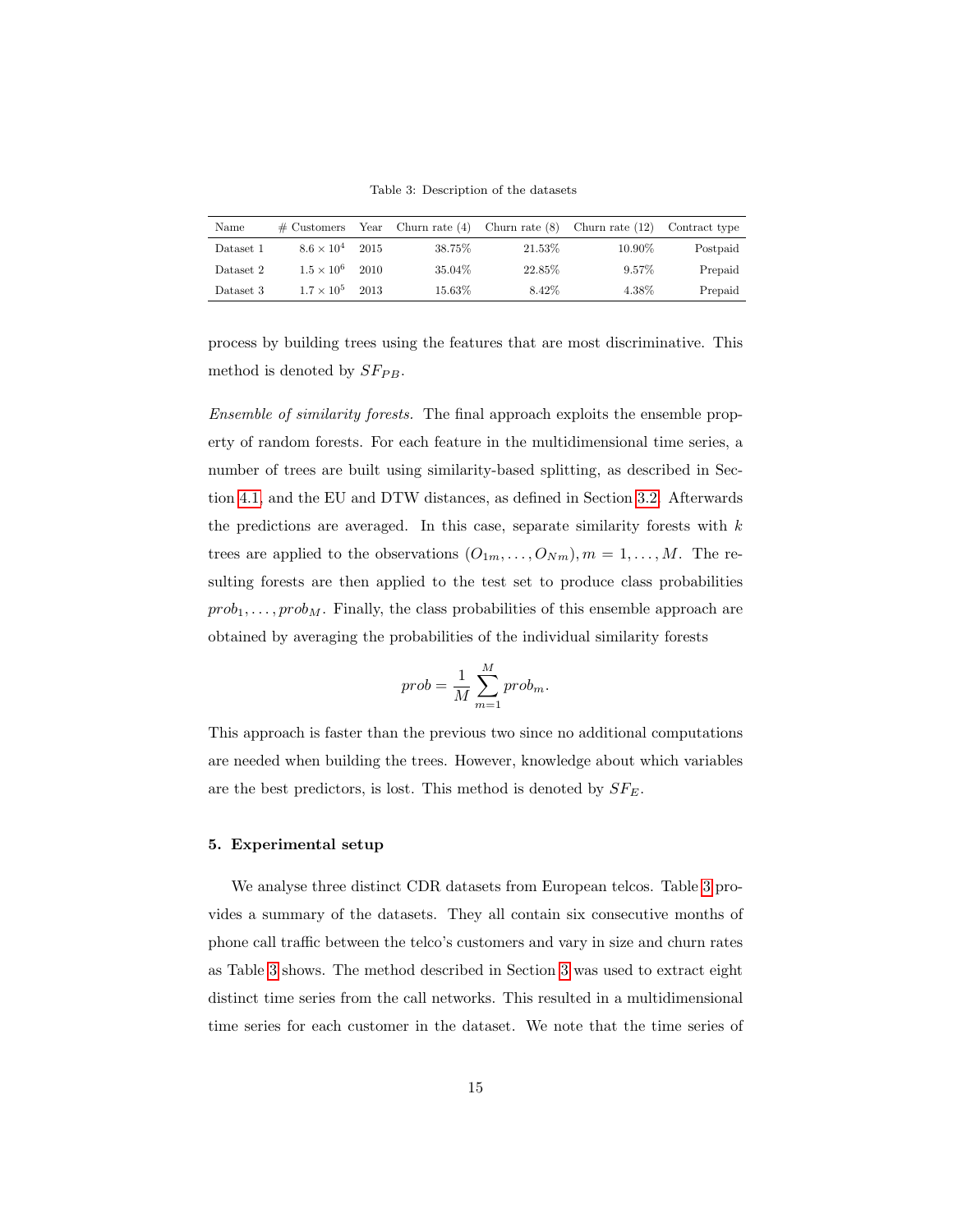<span id="page-15-0"></span>

Figure 2: Timeline for the experimental setup.

each customer do not all have the same length, as some of them are active at the beginning of the six months while others appear later on, as seen in Fig. [2.](#page-15-0) Furthermore, as soon as a customer churns, his time series ends. Although there are 26 weeks of CDR data, not all of them can be used in our experiments. Because of the churn definition, the last five weeks are needed to construct the labels and are not used for the analyses. In addition, the out-of-time experimental setup described below requires four weeks of data points after training the models. In order to determine how long the churn process is and therefore, for how long customer behavior must be observed for accurate predictions, we conduct experiments with time series of different lengths, i.e. spanning 4, 8 and 12 weeks. These values represent observation periods of one, two and three months. The table displays the churn rates in the train sets with respect to the length of the time series. We note that these churn rates are higher than in comparable studies [\(Verbeke et al., 2014;](#page-31-2) [Backiel et al., 2016\)](#page-27-0). As explained below, we look at individual behavior and not fixed time points. This results in a pooling effect, since everyone who churned during the observation time is counted as a churner in the train set.

In all cases, we predict churn in the next four weeks –or one month– following a specific point in time  $T_0$ , for which time series before  $T_0$  are long enough. Fig. [2](#page-15-0) shows the experimental setup. The train and test sets are constructed in the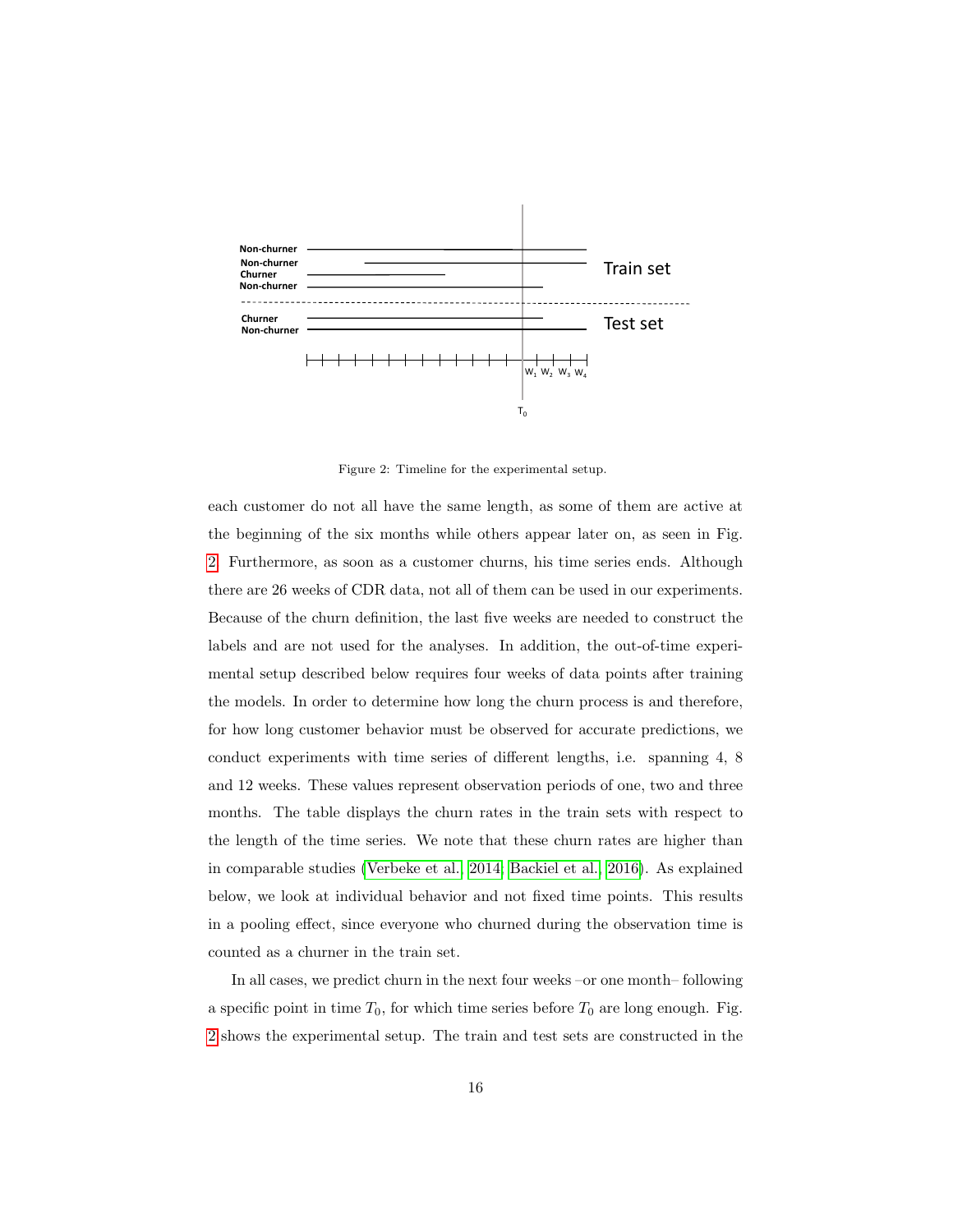following way. The non-churners in the train set are defined as all customers who had not churned before time  $T_0$  and the churners in the test set are all customers who did churn before the same time. After the labelling, we draw a random sample, that preserves the churn rate of the original dataset, of 20000 customers on which to train the models. In a similar way, the non-churners in the test set are defined as all customers who did not churn during the four weeks after time  $T_0$  and churners as customers who did churn during that same time. For evaluation purposes, we also keep track of the week in which churn took place. To create the test set, 5000 customers are randomly sampled. This leads to a 80/20% split of train and test set. In addition, because there are churners in the test set that might be labelled as non-churners in the train set, this is an out-of-time experimental setup which further facilitates this dynamic approach for predicting churn. As a result, there are 3 sets of train and test sets for each dataset, one for each length of time series. Table [3](#page-14-1) shows the churn rate in each train set. Furthermore, each dataset contains the eight time series features with the same customers for each feature.

We apply the three variations of multivariate similarity forests as described in Section [4.2](#page-13-0) to each dataset. In addition, we deploy the original similarity forests method using each of the eight single-dimensional time series and finally we compare the results to the 1-NN DTW benchmark as well as 1-NN EU, 5- NN DTW and 5-NN EU [Bagnall et al.](#page-27-2) [\(2017\)](#page-27-2). We also tried the multivariate version of the nearest neighbor classifier but since it rarely gave results that are better than a random model, it was excluded from the experiments.

We use three distinct performance measure to evaluate our models. Firstly, the area under the receiver operating characteristic curve (AUC) is used, since it summarizes the trade-off between model sensitivity and specificity, regardless of the cut-off value between churners and non-churners, and it is frequently used when evaluating churn prediction models. Secondly, the commonly used top decile lift (lift) represents how much better a prediction model is at identifying churners, compared to a random sample of customers by comparing the ratio of churners in the 10% of the highest predicted probabilities to the ratio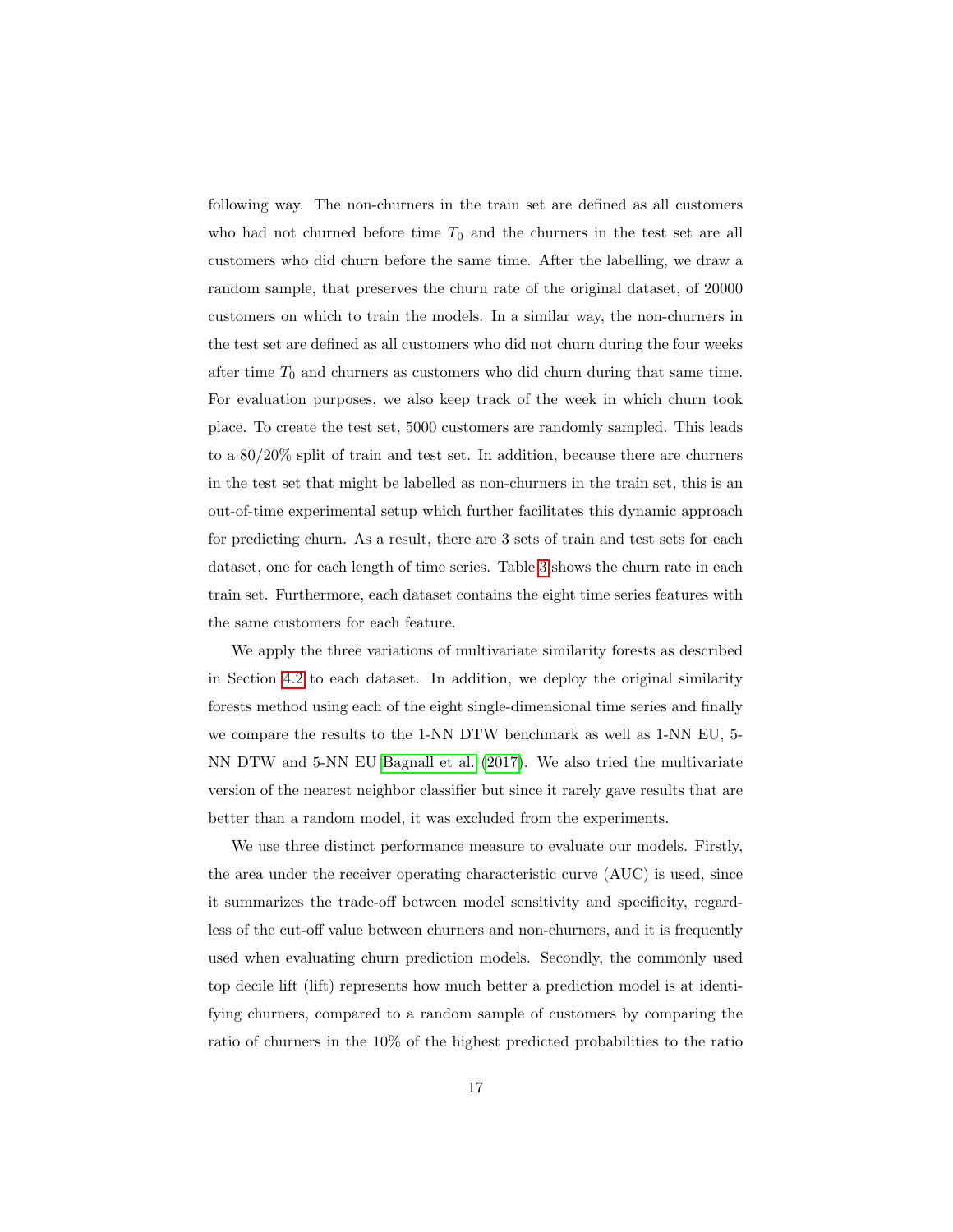| Dataset   |            |       | Dataset 1 |       |                | Dataset 2 |       |                | Dataset 3 |       |  |
|-----------|------------|-------|-----------|-------|----------------|-----------|-------|----------------|-----------|-------|--|
|           | TS length  |       | 8         | 12    | $\overline{4}$ | 8         | 12    | $\overline{4}$ | 8         | 12    |  |
| Method    | dist       |       |           |       |                |           |       |                |           |       |  |
|           | EU         | 0.871 | 0.883     | 0.888 | 0.634          | 0.637     | 0.650 | 0.659          | 0.606     | 0.627 |  |
| $SF_S$    | <b>DTW</b> | 0.873 | 0.882     | 0.903 | 0.637          | 0.641     | 0.649 | 0.656          | 0.613     | 0.648 |  |
|           | EU         | 0.792 | 0.786     | 0.829 | 0.618          | 0.637     | 0.625 | 0.651          | 0.620     | 0.593 |  |
| $SF_E$    | <b>DTW</b> | 0.777 | 0.780     | 0.809 | 0.616          | 0.656     | 0.627 | 0.633          | 0.603     | 0.598 |  |
|           | ΕU         | 0.793 | 0.700     | 0.707 | 0.575          | 0.598     | 0.549 | 0.644          | 0.609     | 0.599 |  |
| $SF_{PB}$ | <b>DTW</b> | 0.773 | 0.674     | 0.700 | 0.594          | 0.595     | 0.539 | 0.639          | 0.595     | 0.572 |  |
|           | EU         | 0.540 | 0.575     | 0.626 | 0.570          | 0.634     | 0.603 | 0.540          | 0.581     | 0.544 |  |
| $SF_{MV}$ | <b>DTW</b> | 0.542 | 0.551     | 0.565 | 0.555          | 0.627     | 0.599 | 0.525          | 0.546     | 0.545 |  |
|           | EU         | 0.529 | 0.526     | 0.522 | 0.513          | 0.513     | 0.509 | 0.510          | 0.501     | 0.505 |  |
| $1-NN$    | <b>DTW</b> | 0.584 | 0.623     | 0.635 | 0.520          | 0.518     | 0.502 | 0.500          | 0.549     | 0.531 |  |
|           | EU         | 0.535 | 0.500     | 0.533 | 0.515          | 0.517     | 0.510 | 0.508          | 0.512     | 0.503 |  |
| $5-NN$    | <b>DTW</b> | 0.731 | 0.691     | 0.663 | 0.538          | 0.537     | 0.514 | 0.516          | 0.521     | 0.518 |  |

<span id="page-17-1"></span>Table 4: Performance measured in AUC. The three highest values for each dataset are denoted in boldface.

of churners in the actual customer base. Finally, the expected maximum profit measure (EMP) is a recent performance measure, specially designed to measure performance of churn prediction models while taking into account the cost and expected return of a retention campaign [\(Verbraken et al., 2013\)](#page-31-1). When computing the EMP, we use the default parameter values,  $\alpha = 6, \beta = 14, \text{CLV} =$  $200, d = 10, \text{and } f = 1$  as suggested by [Verbraken et al.](#page-31-1) [\(2013\)](#page-31-1).

# <span id="page-17-0"></span>6. Results and discussion

#### 6.1. Comparison of methods

The results in Table [4](#page-17-1) show the performance measured in AUC of all similarity forests techniques together with the 1-NN benchmark and 5-NN applied to the three datasets and three lengths of time series using the two types of distance measures. Tables [5](#page-18-0) and [6](#page-18-1) show the results measured in top decile lift and EMP, respectively. For the univariate techniques, i.e.  $SF_S$  and all the NN, we only report the results of the model with the feature that gave the highest performance. A few observations can be made when looking at these tables and comparing different components. Firstly, dataset 1 performs overall much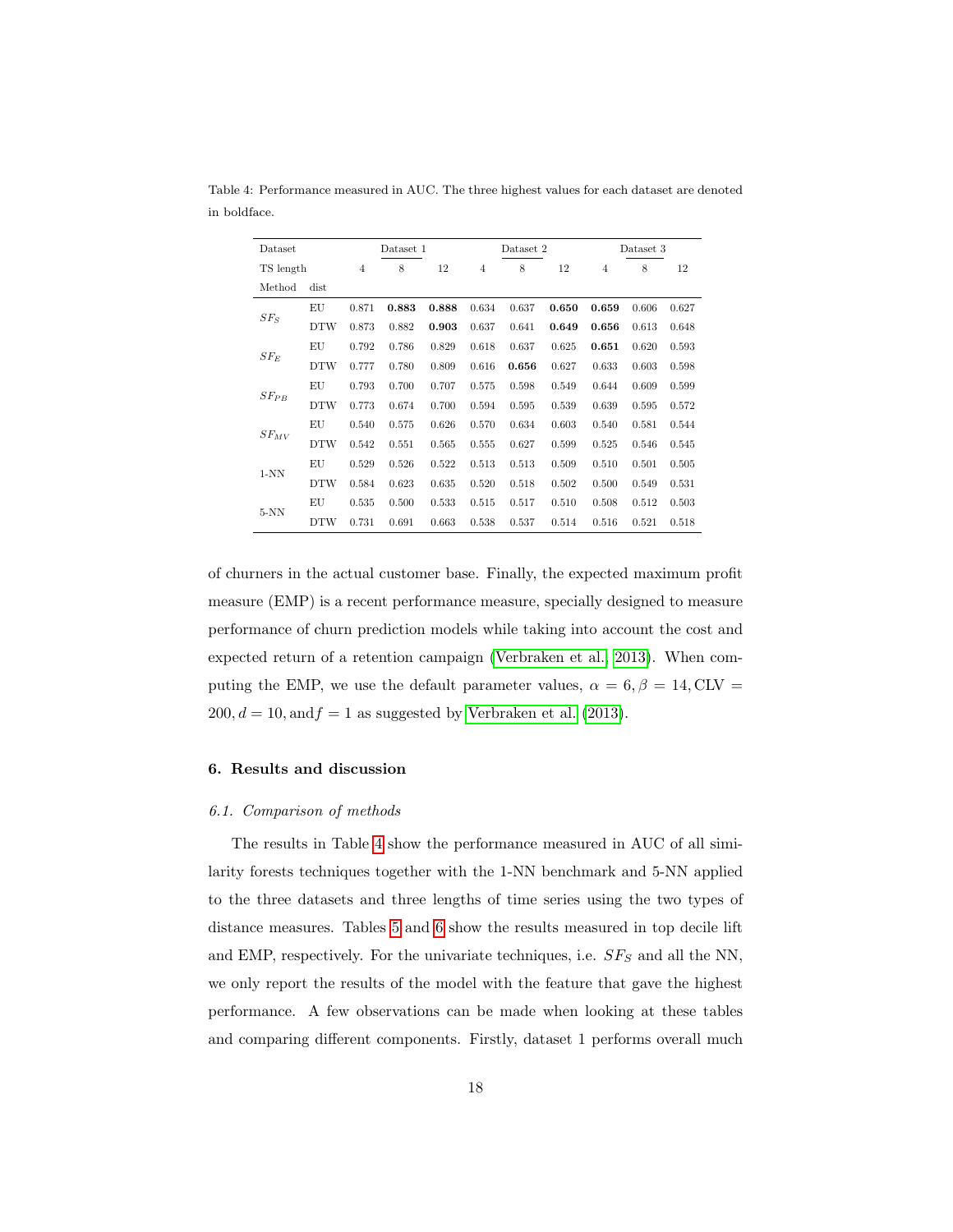| Dataset   |            | Dataset 1      |      |      | Dataset 2      |      |      | Dataset 3      |      |      |
|-----------|------------|----------------|------|------|----------------|------|------|----------------|------|------|
| TS length |            | $\overline{4}$ | 8    | 12   | $\overline{4}$ | 8    | 12   | $\overline{4}$ | 8    | 12   |
| Method    | dist       |                |      |      |                |      |      |                |      |      |
|           | EU         | 6.05           | 6.09 | 7.01 | 2.15           | 1.87 | 2.11 | 1.80           | 2.56 | 2.08 |
| $SF_S$    | <b>DTW</b> | 5.50           | 6.09 | 6.69 | 2.21           | 2.02 | 1.91 | 1.92           | 2.32 | 2.01 |
| $SF_E$    | EU         | 4.50           | 4.38 | 5.51 | 1.92           | 2.11 | 1.91 | 2.04           | 2.26 | 1.70 |
|           | <b>DTW</b> | 4.57           | 4.53 | 4.88 | 2.11           | 2.11 | 1.71 | 1.86           | 2.26 | 1.89 |
|           | EU         | 4.73           | 3.28 | 3.15 | 0.35           | 1.30 | 1.01 | 1.98           | 2.13 | 1.38 |
| $SF_{PB}$ | <b>DTW</b> | 4.26           | 3.44 | 3.78 | 0.38           | 1.20 | 0.92 | 1.68           | 1.77 | 0.88 |
|           | EU         | 2.02           | 1.48 | 1.57 | 2.15           | 1.78 | 2.05 | 1.86           | 1.95 | 1.13 |
| $SF_{MV}$ | <b>DTW</b> | 2.17           | 1.72 | 1.26 | 2.11           | 2.02 | 1.91 | 1.62           | 1.65 | 0.94 |
|           | EU         | 0.00           | 0.00 | 0.00 | 0.00           | 0.00 | 0.00 | 0.00           | 0.00 | 0.00 |
| $1-NN$    | <b>DTW</b> | 1.86           | 2.66 | 2.83 | 0.00           | 0.75 | 0.00 | 0.00           | 1.59 | 0.94 |
|           | EU         | 0.00           | 0.00 | 1.18 | 0.00           | 0.00 | 0.00 | 0.84           | 0.00 | 0.00 |
| $5-NN$    | <b>DTW</b> | 0.00           | 4.30 | 3.46 | 0.00           | 0.00 | 1.24 | 1.14           | 0.73 | 0.75 |

<span id="page-18-0"></span>Table 5: Performance measured in top decile lift. The three highest values for each dataset are denoted in boldface.

<span id="page-18-1"></span>Table 6: Performance measured in EMP. The three highest values for each dataset are denoted in boldface.

| Dataset            |            |                | Dataset 1 |        |                | Dataset 2 |        |                | Dataset 3 |        |  |  |
|--------------------|------------|----------------|-----------|--------|----------------|-----------|--------|----------------|-----------|--------|--|--|
| TS length          |            | $\overline{4}$ | 8         | 12     | $\overline{4}$ | 8         | 12     | $\overline{4}$ | 8         | 12     |  |  |
| Method             | dist       |                |           |        |                |           |        |                |           |        |  |  |
| $SF_S$             | EU         | 0.2887         | 0.2617    | 0.4097 | 0.0990         | 0.0754    | 0.1156 | 0.0000         | 0.0219    | 0.0000 |  |  |
|                    | <b>DTW</b> | 0.2607         | 0.2759    | 0.4046 | 0.0788         | 0.1028    | 0.1011 | 0.0000         | 0.0177    | 0.0024 |  |  |
| $SF_E$             | EU         | 0.2585         | 0.1236    | 0.2926 | 0.0670         | 0.1032    | 0.1011 | 0.0000         | 0.0058    | 0.0000 |  |  |
|                    | <b>DTW</b> | 0.2417         | 0.1976    | 0.3178 | 0.0761         | 0.0799    | 0.0546 | 0.0000         | 0.0033    | 0.0000 |  |  |
|                    | EU         | 0.1038         | 0.0301    | 0.0344 | 0.0001         | 0.0082    | 0.0058 | 0.0000         | 0.0001    | 0.0008 |  |  |
| $S\mathbb{F}_{PB}$ | <b>DTW</b> | 0.0811         | 0.0327    | 0.0817 | 0.0074         | 0.0016    | 0.0091 | 0.0272         | 0.0177    | 0.0000 |  |  |
|                    | EU         | 0.0194         | 0.0000    | 0.0004 | 0.0816         | 0.0734    | 0.0728 | 0.0007         | 0.0079    | 0.0000 |  |  |
| $SF_MV$            | <b>DTW</b> | 0.0133         | 0.0191    | 0.0000 | 0.0954         | 0.0881    | 0.0858 | 0.0038         | 0.0009    | 0.0000 |  |  |
| $1-NN$             | EU         | 0.0000         | 0.0000    | 0.0000 | 0.0000         | 0.0000    | 0.0000 | 0.0000         | 0.0000    | 0.0000 |  |  |
|                    | <b>DTW</b> | 0.0843         | 0.1672    | 0.2519 | 0.0000         | 0.0059    | 0.0000 | 0.0000         | 0.0000    | 0.0000 |  |  |
|                    | EU         | 0.0000         | 0.0000    | 0.0000 | 0.0000         | 0.0000    | 0.0000 | 0.0000         | 0.0000    | 0.0000 |  |  |
| $5-NN$             | <b>DTW</b> | 0.0105         | 0.1505    | 0.2828 | 0.0001         | 0.0003    | 0.0001 | 0.0000         | 0.0000    | 0.0000 |  |  |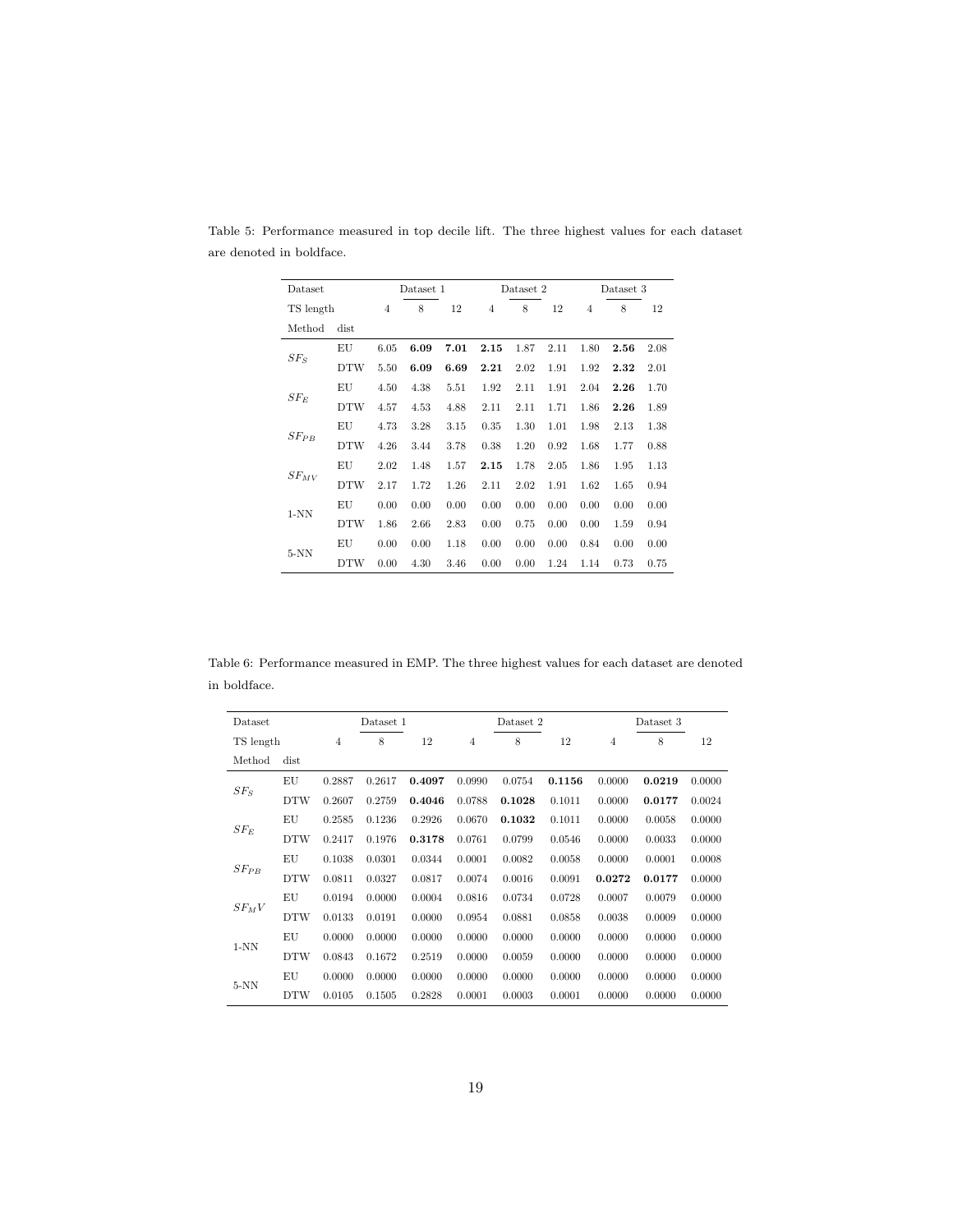better than the other two. This can be explained by the fact that the contracts in this dataset are postpaid whereas the other datasets have prepaid contracts. As previous research has shown, performance of models using postpaid call networks tends to be higher, because the networks are more densely connected and therefore contain more information  $(Óskarsdóttir et al., 2016)$ . The second observation is the difference in performance between the two types of distance measures, or rather, the lack of difference. The distance measure only seems to make a difference for the nearest neighbor classifiers, where using DTW gives higher performance. The same does not hold for the similarity forests methods. To test whether there is a significant difference between using the two types of distance measures, we apply a Kruskal-Wallis rank sum test which is a non-parametric method for testing whether samples originate from the same distribution. Furthermore, we use the non-parametric Friedman test to statistically compare the differences among the results [\(Garcia & Herrera, 2008\)](#page-28-6). The Kruskal-Wallis test showed no statistical difference in performance measured in both AUC (p-value  $= 0.2531$ ) and lift (p-value  $= 0.2289$ ). However, there is statistical difference when performance is measured in EMP at the 95% confidence level, but not at the 99% confidence level (p-value  $= 0.03483$ ), most likely because of how often the result of EMP is zero. According to the Friedman test, there is no statistical difference in performance for all of the three metrics. As a result, we assume that there is no difference between using on one hand the Euclidean distances and the dynamic time warping distances on the other hand. Furthermore, we compare performance between time series of different lengths. Again, we apply the Kruskal-Wallis rank sum test, which shows that also in this case, there is no statistical difference in performance (AUC: p-value  $= 0.9534$ , lift: p-value =  $0.7246$ , EMP: p-value =  $0.6264$ ). The same holds for the Friedman test. This means that we only need the four last time steps of a time series in order to predict a change in behavior. This approach results in a minimum loss of data without sacrificing any predictive performance. To conclude these comparisons, in what follows, we will focus on the dynamic time warping distances, even though they are slower, since they give more distinction among the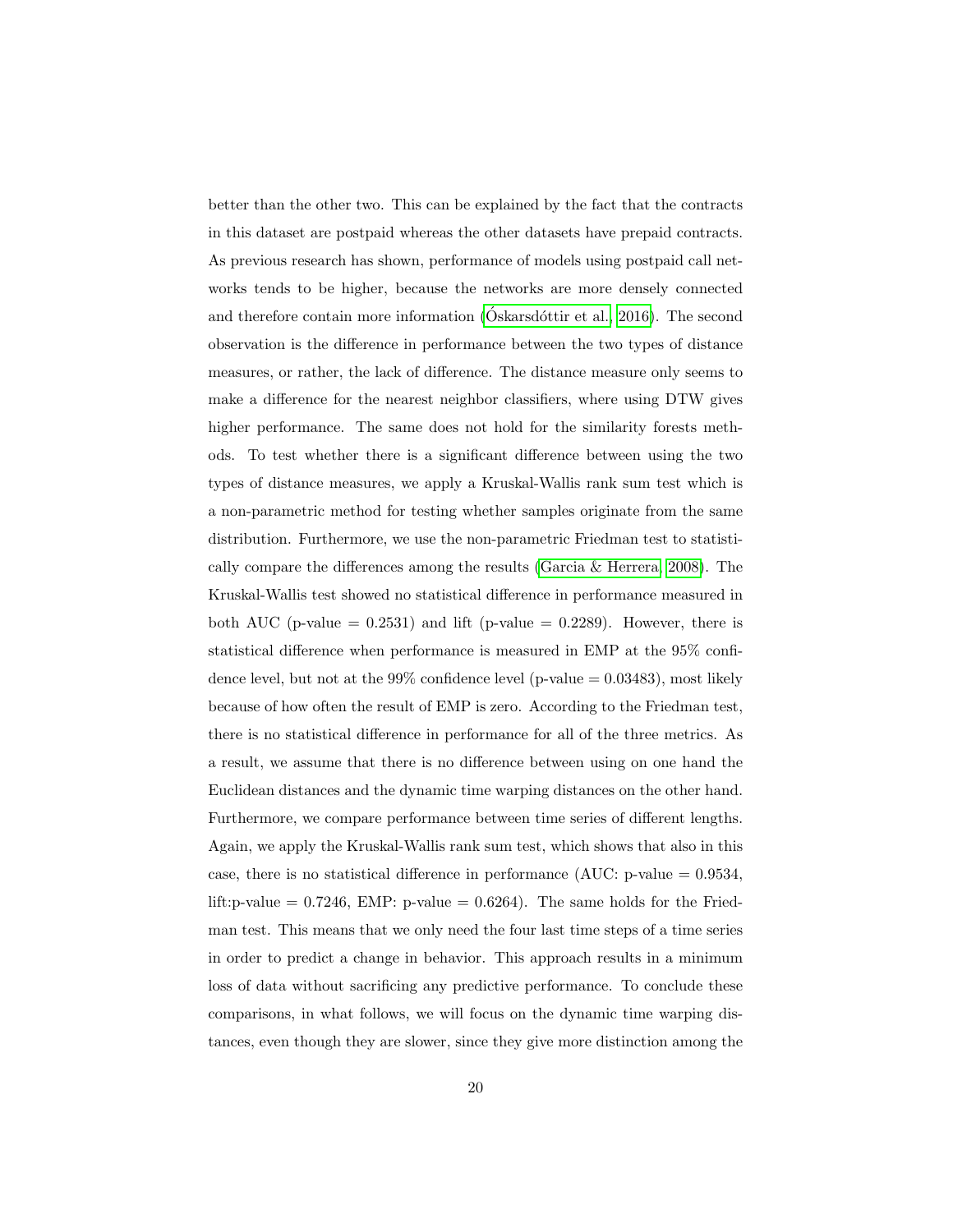NN classifiers and on time series of length four, since they require less data and are faster and easier to compute.

<span id="page-20-0"></span>Table 7: Avereage ranks of the six methods, as measured by the three measures. The best value for each performance measure is shown in boldface.

| Method    | AUC  | lift | EMP  |
|-----------|------|------|------|
| $SF_S$    | 1.00 | 1.00 | 2.33 |
| $SF_E$    | 2.33 | 2.17 | 2.67 |
| $SF_{PR}$ | 2.67 | 3.33 | 3.00 |
| $SF_{MV}$ | 4.67 | 3.50 | 2.67 |
| $1-NN$    | 5.67 | 5.50 | 4.83 |
| 5-NN      | 4.67 | 5.50 | 5.50 |

We now compare the different methods. Table [7](#page-20-0) shows the average rank of each method measured by the three performance measures which show consistent results. Clearly, the original similarity forests method  $SF_S$  using the best feature consistently performs best. The next best method is the ensemble method  $SF_E$ . The worst performing methods are the nearest neighbor classifiers. For both the  $SF_S$  and 1-NN, the single feature that outperformed was either OoN neighbors or OoN calls, see Table [2.](#page-8-0) This is an interesting result for two different reasons. Firstly, the best predictor of churn is how many OoN neighbors one has or how much time one spends calling people that are out of network. Secondly, to achieve optimal performance only a single feature is required.

<span id="page-20-1"></span>6.2. Dynamic versus static churn prediction

| Measure                  |      | AUC                         |      |              | Lift |      |      | EMP  |        |
|--------------------------|------|-----------------------------|------|--------------|------|------|------|------|--------|
| Dataset                  |      | $\mathcal{D}_{\mathcal{L}}$ | 3    | $\mathbf{1}$ | 2    | 3    |      | 2    | 3      |
| $SF_S$                   | 0.87 | 0.63                        | 0.66 | 6.05         | 2.15 | 1.80 | 0.29 | 0.10 | 0.00   |
| $SF_E$                   | 0.79 | 0.62                        | 0.65 | 4.50         | 1.92 | 2.04 | 0.26 | 0.07 | 0.00   |
| Logistic regression 0.86 |      | $0.65$ 0.67                 |      | 6.06         | 2.21 | 2.74 | 0.30 | 0.49 | 0.01   |
| Random forests           | 0.85 | 0.65                        | 0.67 | 5.92         | 2.14 | 2.67 | 0.28 | 0.44 | (0.01) |

Table 8: Performance of traditional models and the best similarity forests methods.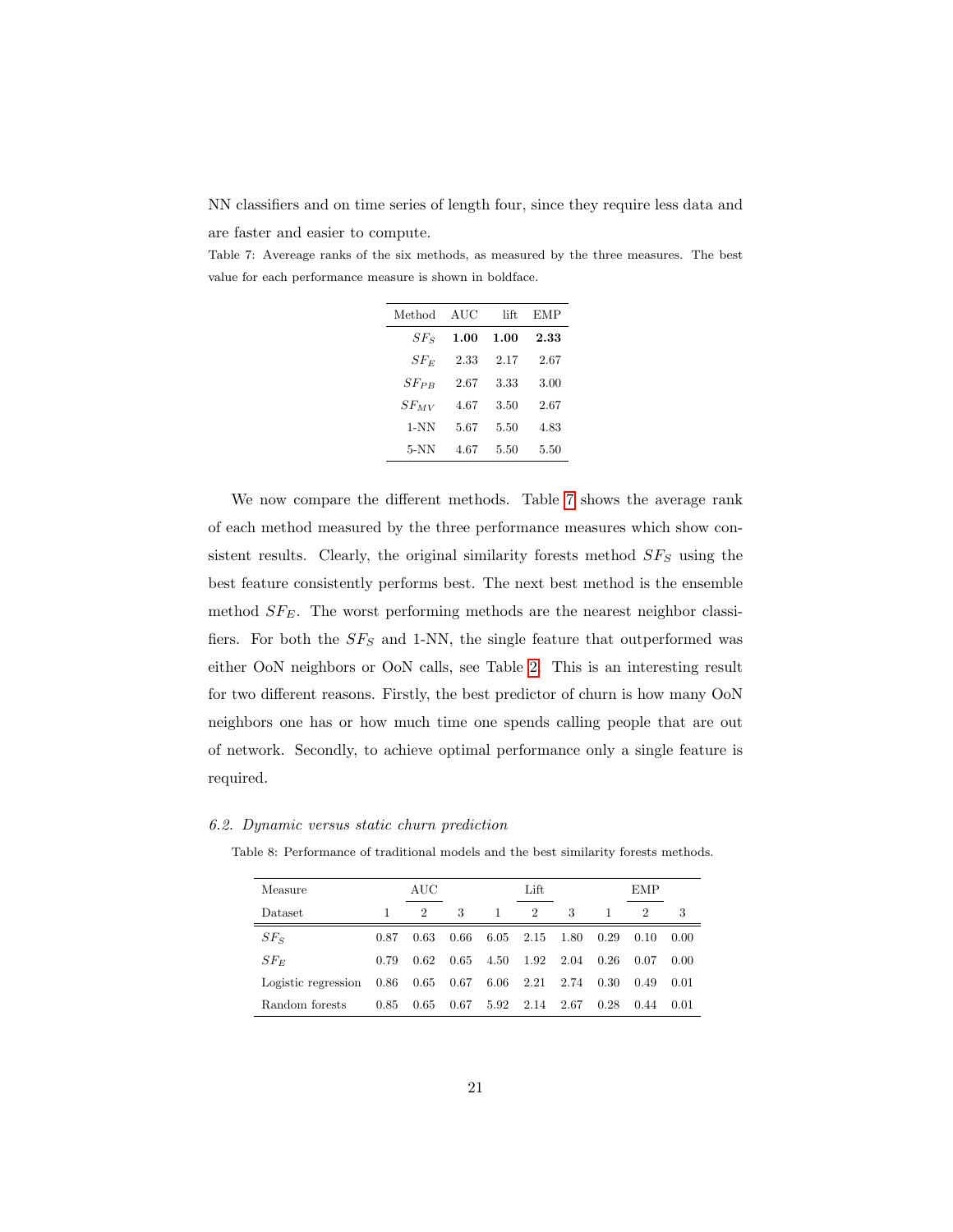In addition to comparing the proposed methods to the time series classification benchmark, we compare their performance to the more traditional churn prediction models. For churn prediction in telco, binary classification models can be built using network features extracted from call networks to predict churn with good performance ( $\acute{O}$ skarsd $\acute{o}$ ttir et al., 2017). In this case, we aggregated call details of four weeks to build a training network and extracted all eight features in Table [2.](#page-8-0) These were then used to build a model to predict churn in the following four week time frame, and in addition, in each of those four weeks. We adopted two commonly used classification methods, namely logistic regression and random forests, as they offer a trade-off between complexity and predictive capability from opposite angles [Verbraken et al.](#page-31-7) [\(2014\)](#page-31-7). We experimented with other classification methods, such as extreme gradient boosting and support vector machines, but none of them demonstrated superior performance. To maintain a balance between the new and the traditional techniques, we decided to only include logistic regression and random forests. Both have shown to perform well when predicting churn in telco as well as being popular in both literature and industry [\(Verbraken et al., 2013\)](#page-31-1). The models were evaluated out-of-time, by applying them to features extracted from the call network of the following month and predict churn in the corresponding periods.

The results for the four-week prediction time frame can be seen in Table [8](#page-20-1) together with the two best similarity forests methods from Table [7.](#page-20-0) Clearly, both classifiers, logistic regression and random forests, perform as well as the single similarity forests method  $SF_S$ , and sometimes even better. Note however that these models make predictions with eight variables whereas the best similarity forests method depends on only one.

As mentioned before, by construction, the predictive performance of the similarity forests can be evaluated for each week in the four week prediction time frame. We compare these by-week performances to the corresponding predictions of the logistic regression and random forests models. Figures [3,](#page-22-0) [4](#page-22-1) and [5](#page-23-0) show the performance measured in AUC, lift and EMP for the three datasets.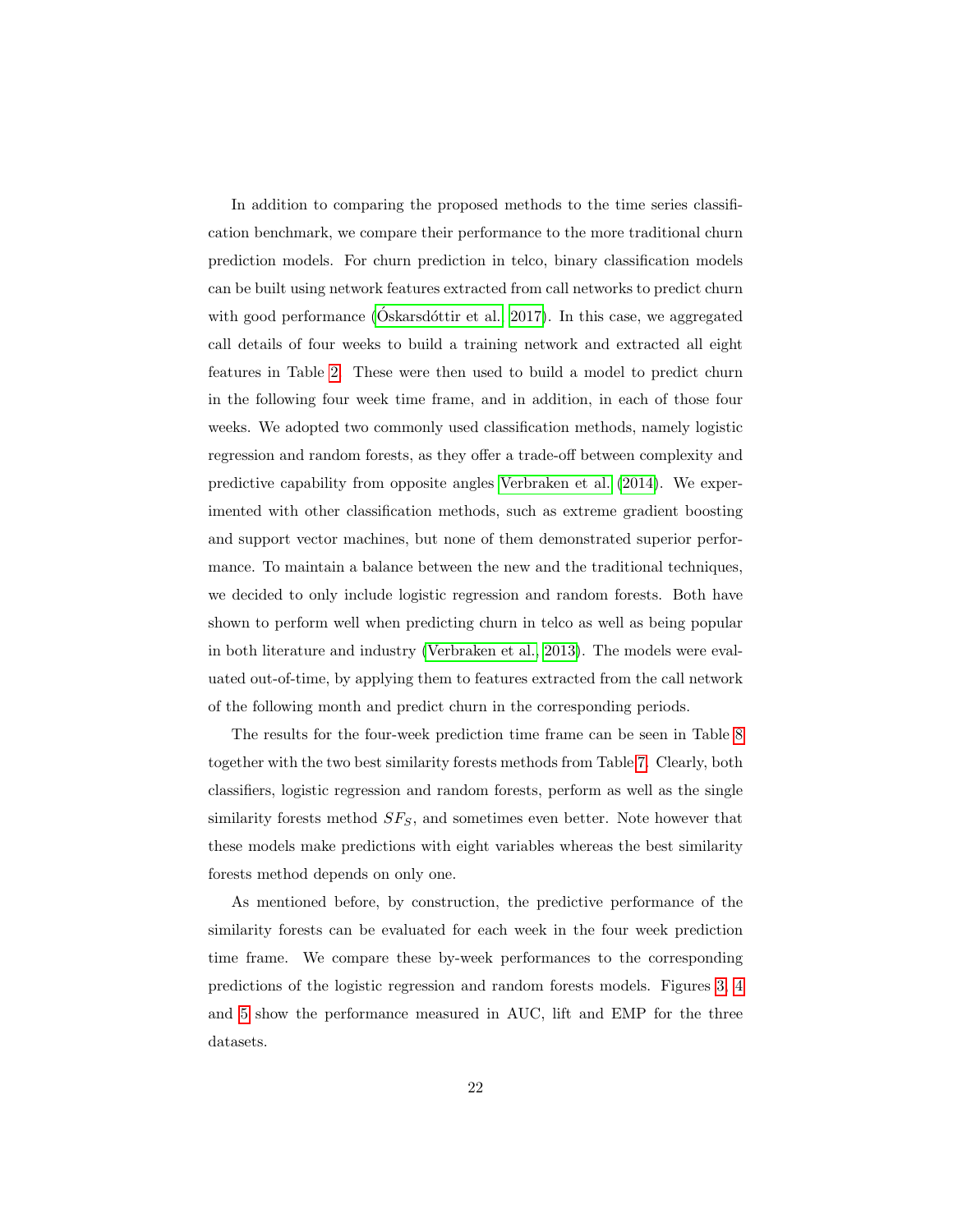<span id="page-22-0"></span>

Figure 3: Performance by week (AUC)

<span id="page-22-1"></span>

Figure 4: Performance by week (lift)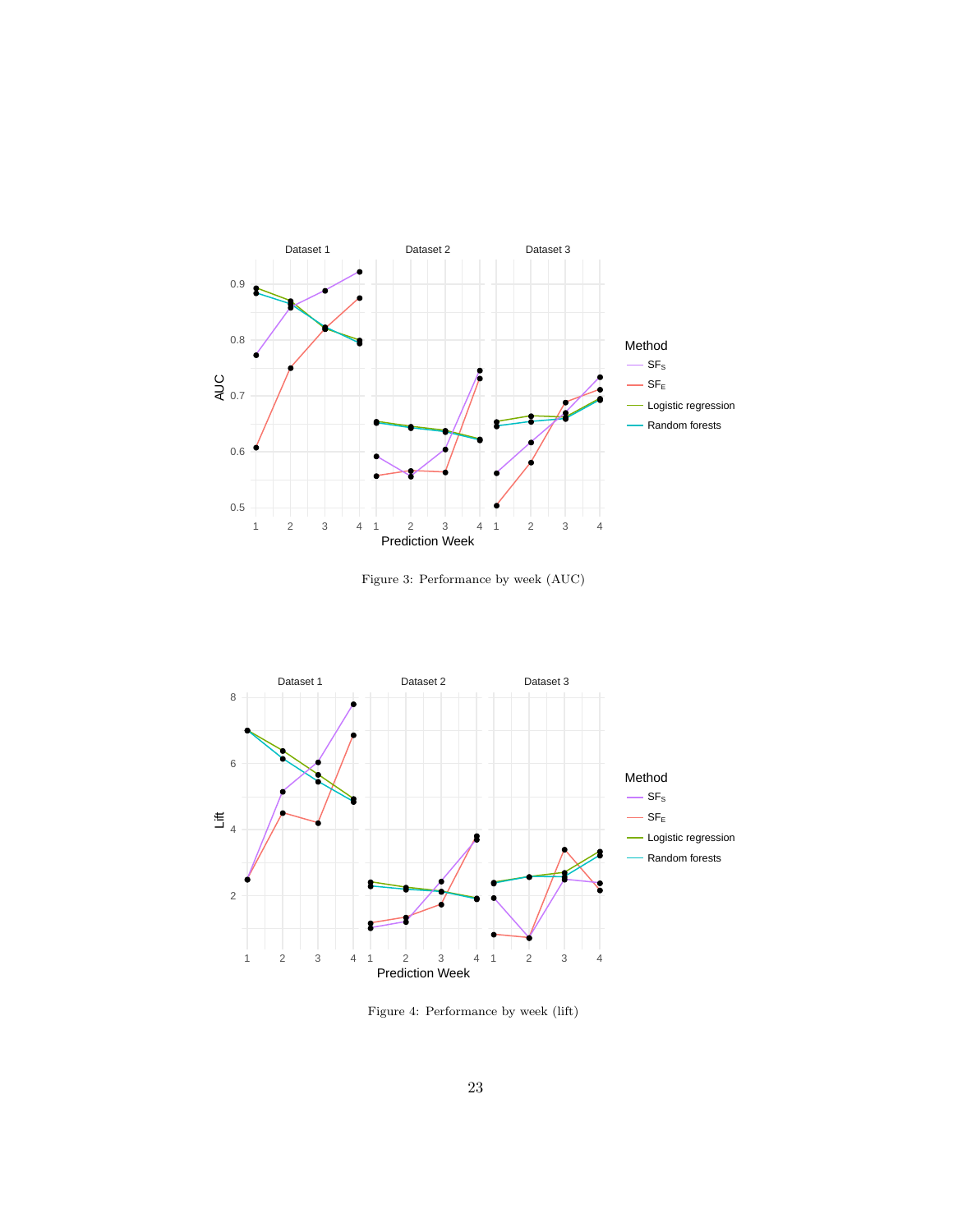<span id="page-23-0"></span>

Figure 5: Performance by week (EMP)

From these figures we make the following observations. The performance of the traditional methods, logistic regression and random forests does not change much from week to week, although it does go slightly down as predictions are made further in the future. Contrastively, the performance of the similarity forests methods changes substantially from the first week to the last week, with the highest performance in the last week. In the case of the dataset 1, AUC values for the single method increase from 0.79 to 0.92 and the lift values from 3.1 to over 8. There is also great increase in the performance values of the dataset 2, with AUC changing from 0.6 to 0.74 and lift from 0.9 to 3.8. The change is least drastic for dataset 3, with AUC changing from 0.68 to 0.74 and lift going from 1.7 in week one to 2.4 in week four. We note that the traditional methods show better performance in terms of lift for dataset 3. The results show that the similarity forests methods are better at predicting churn further in the future, which is beneficial for telco that need to design retention campaigns and take action in a timely manner. Since the similarity forests methods depend on the customer behavior, they are better at detecting intention to churn early on. The static methods, which depend on a single value for each feature are better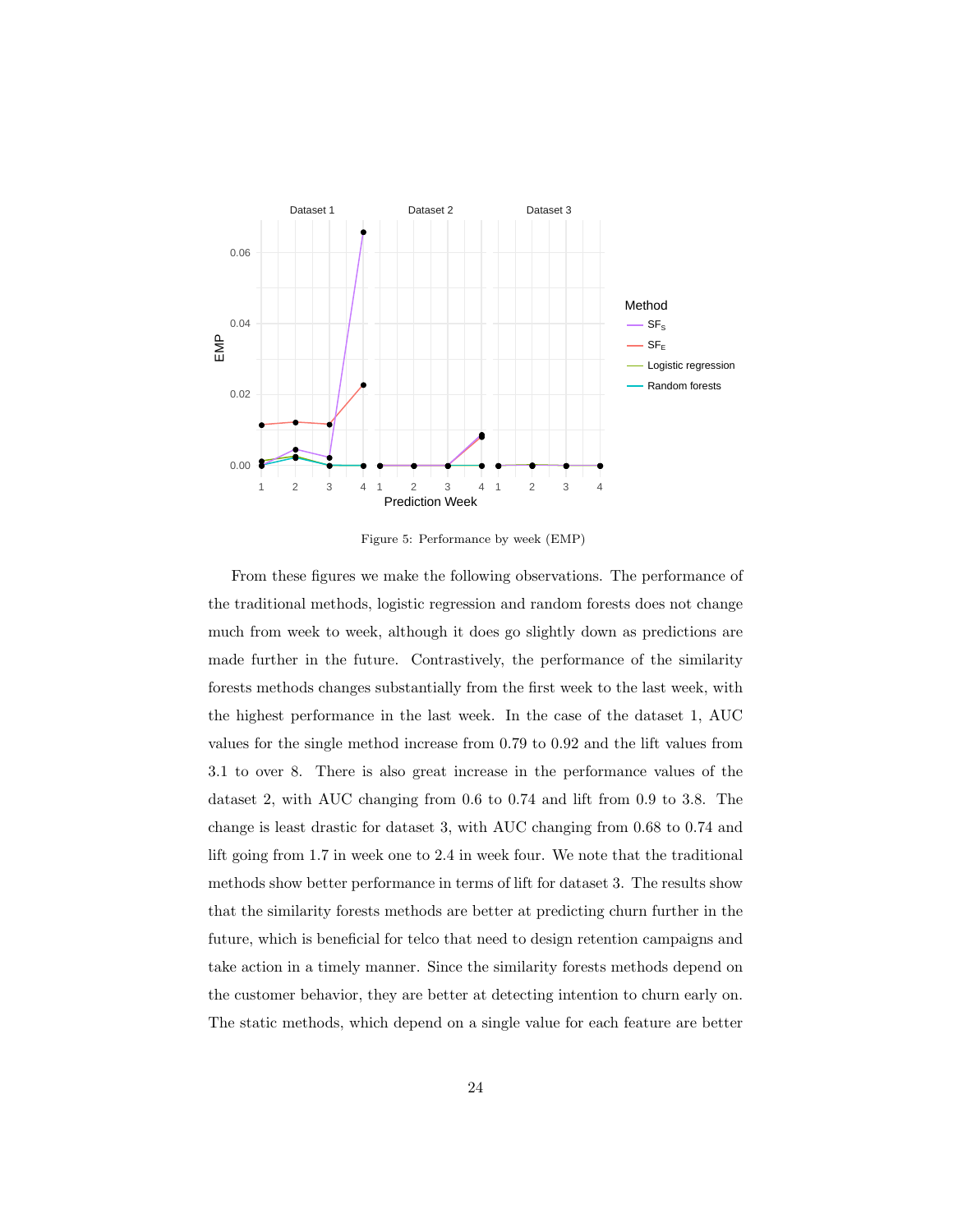at just-in-time predictions.

# <span id="page-24-0"></span>7. Conclusion

#### 7.1. Main contributions

In short, the goal of this paper is to predict customer churn in telco using time series that represent the dynamics of customer behavior. Our main contributions consist of two methodological insights, which can be useful for other domains and applications, and two application-specific observations, which are relevant for the field of churn prediction in particular.

As our first methodological contribution, we present a novel way of extracting multivariate time series data from call detail records, thus integrating the dynamic aspect of networks into churn prediction. This feature extraction approach can also be used in other classification tasks and domains in order to capture relevant changes in salient variables. As a next step, the resulting time series can then be combined with any time series classification technique. While this paper does not provide a comprehensive overview or benchmark of existing time series classification methodologies, the general approach of using this research field to represent dynamic behavior is interesting to explore in previously static classification applications. Secondly, we propose three distinct ways in which the similarity forests method can be adapted to handle multivariate similarities. All of these similarity forests methods perform substantially better than the time series classification benchmark, i.e. 1-NN DTW. This is even the case when using the Euclidean distance measure, which makes the technique a lot faster than the methods that are based on dynamic time warping. This result proves that the three novel similarity forests techniques are a valid option for multivariate time series classification. However, we should note that not all of the presented approaches proved to be successful for our application, although they might still prove to be effective in other settings. In particular, the multivariate distance version  $SF_{MV}$ , which depends on computing multivariate time series distances, performed only slightly better than a random model.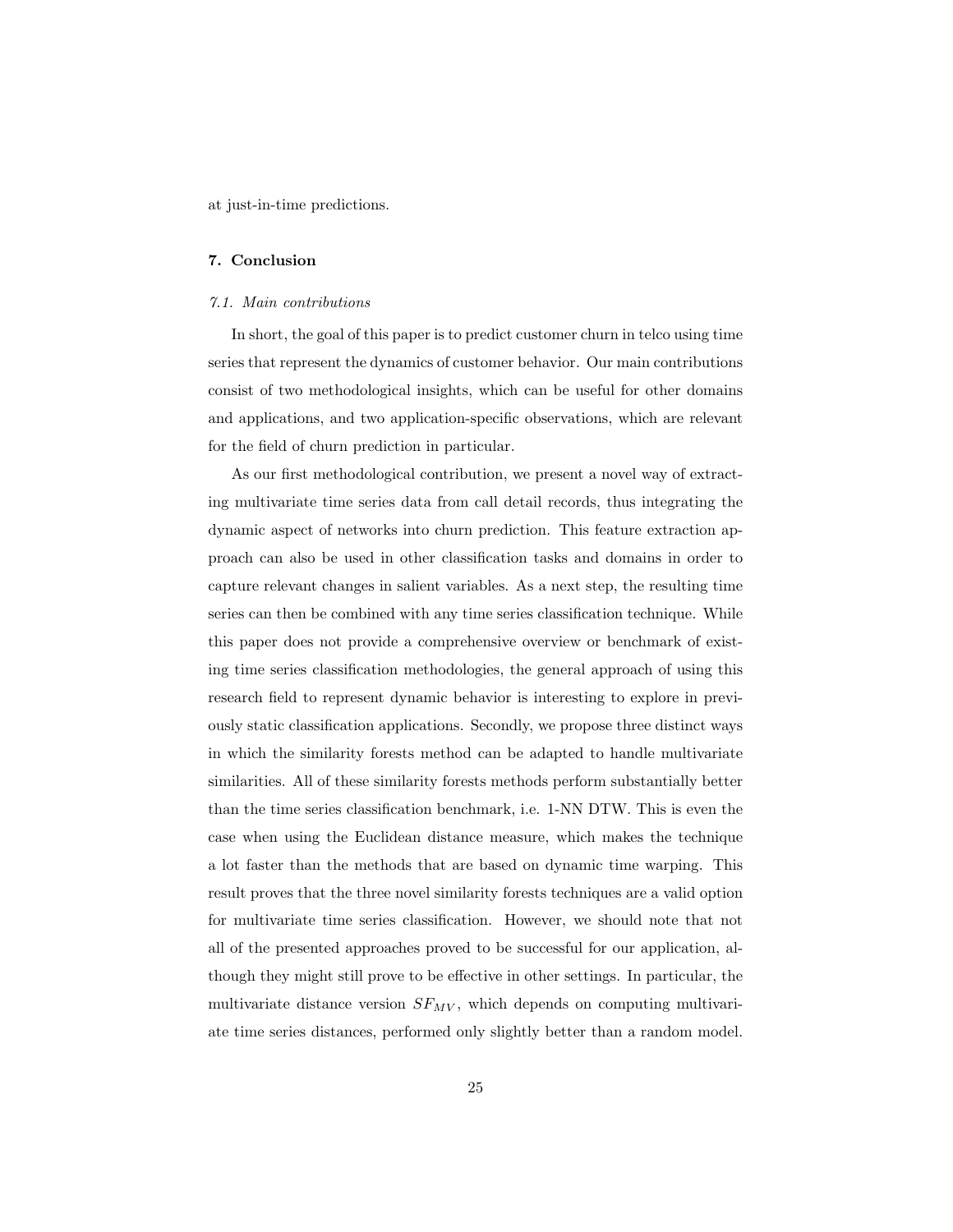Nonetheless, this is also an interesting result, as it shows that, at least in this case, it is not enough to be able to only compute similarities between objects as is claimed for the original similarity forests method [\(Sathe & Aggarwal, 2017\)](#page-30-1).

In terms of the specific application of this paper, our findings indicate that while the similarity forests do not outperform the traditional churn prediction models, i.e. logistic regression and random forests, some of them are able to perform equally on all three datasets. Interestingly, the best performing classification method is the original similarity forests method with a single feature: the duration of calls to out-of-network neighbors. This feature is the weekly time series that only takes into account the customer's contacts in other telcos. The similarity forest with only one feature is therefore able to achieve similar results to the traditional static techniques that contain all eight extracted network features. This conclusion leads to a model that is less computationally heavy and easier to interpret. Furthermore, it is much easier to define which customers are out of network than which customers are churners, as this can be perceived as an in-between state. However, the traditional methods are better at detecting churn that happens shortly after the historic time frame in which the features are extracted, while the similarity forests approach has higher performance for churn that occurs later in the prediction time frame. This leads to our final contribution, which indicates that, the similarity forest approach is better at detecting churn early, which is crucial for the business reality of striving to design and deploy successful retention campaigns. Overall, this paper has shown that the recent behavior amongst churners is similar and distinguishable from the behavior of non-churners.

# 7.2. Limitations and future work

Our work is not without limitations and offers many possibilities for future research. So far, we have only applied the similarity forests to time series from one domain and for one particular task, i.e. customer behavior and churn prediction respectively. It would be interesting to apply the method to time series from other fields, with completely different applications.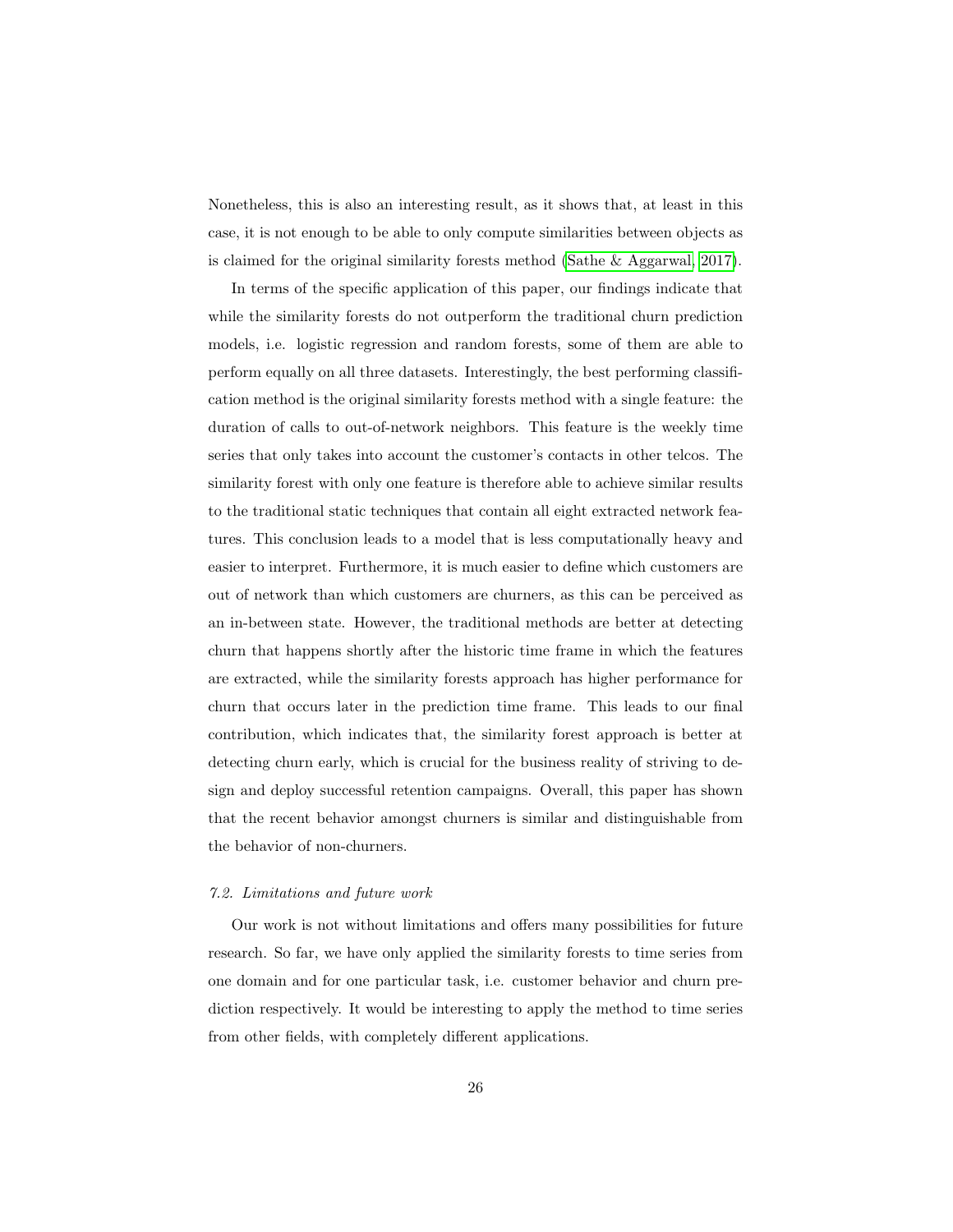Furthermore, the networks that we derive from the CDR data provide an approximation of the customers' actual social network. The structure of a social network does not evolve drastically over time, especially not from week to week. However, the features that we extract from the networks are only representative of a customer's calling behavior to different types of people, which can change quickly over time, as our results show. Additionally, by using weekly networks, we manage to accumulate enough information from the churn neighbors, which are very few with a monthly churn rate of only 1% to 5%. Daily networks, however, would increase the risk of not capturing enough influence of neighboring churners.

Motivations to churn are many and varied, and we are not able to address all of them in this paper. The main reason for this shortcoming is that we solely base our analysis on individual calling behavior, without taking into account customer characteristics or explicit social influence. In order to accommodate other types of churn as well, we would have to incorporate other customer features, such as socio-demographics and payment history. It would be interesting to use our approach to record changes in these types of variables as well. Furthermore, it is indicated in the literature [\(Verbeke et al., 2014\)](#page-31-2) and commonly believed in the industry, that customers that churn because of 'social contagion' are harder to retain. In a future study, our approach could be applied to identify the source of this social contagion, e.g. by extracting different types of features that represent the structure of the social network and the individual's position within it.

We have shown that our approach performs well when predicting further into the future, but only for certain types of churn. The combination of our early churn detection technique using dynamic behavior and traditional classification techniques based on customer data, would result in a holistic approach to the churn prediction problem that captures both short- and long-term churn for different reasons. Thus, this approach would allow organizations to retain the most customers and maximize the return on their marketing investment.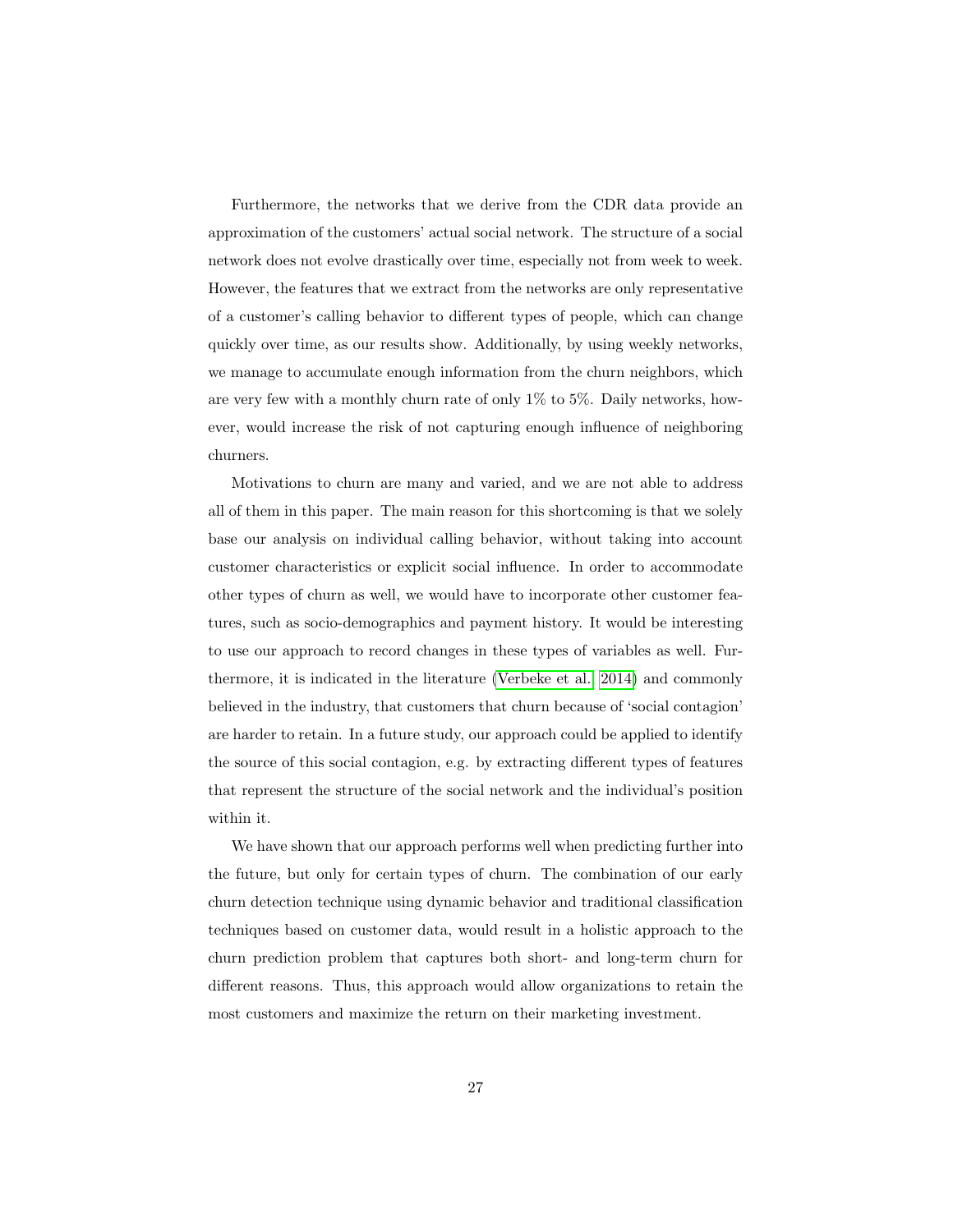# Acknowledgments

This work was supported by the Coca-Cola Company and a large Belgian bank.

# References

- <span id="page-27-3"></span>Aiello, L. M., & Barbieri, N. (2017). Evolution of ego-networks in social media with link recommendations. In Proceedings of the Tenth ACM International Conference on Web Search and Data Mining (pp. 111–120). ACM.
- <span id="page-27-4"></span>Aral, S., Muchnik, L., & Sundararajan, A. (2009). Distinguishing influence-based contagion from homophily-driven diffusion in dynamic networks. Proceedings of the National Academy of Sciences, 106, 21544-21549. URL: [http://www](http://www.pnas.org/content/106/51/21544.abstract).pnas.org/ [content/106/51/21544](http://www.pnas.org/content/106/51/21544.abstract).abstract. doi:10.1073/pnas.[0908800106](http://dx.doi.org/10.1073/pnas.0908800106). [arXiv:http://www.pnas.org/content/106/51/21544.full.pdf](http://arxiv.org/abs/http://www.pnas.org/content/106/51/21544.full.pdf).
- <span id="page-27-0"></span>Backiel, A., Baesens, B., & Claeskens, G. (2016). Predicting time-to-churn of prepaid mobile telephone customers using social network analysis. Journal of the Operational Research Society, 67 , 0.
- <span id="page-27-2"></span>Bagnall, A., Lines, J., Bostrom, A., Large, J., & Keogh, E. (2017). The great time series classification bake off: a review and experimental evaluation of recent algorithmic advances. Data Mining and Knowledge Discovery, 31, 606–660.
- <span id="page-27-5"></span>Batal, I., Sacchi, L., Bellazzi, R., & Hauskrecht, M. (2009). Multivariate time series classification with temporal abstractions. In FLAIRS Conference.
- <span id="page-27-6"></span>Breiman, L. (2001). Random forests. Machine learning, 45, 5–32.
- <span id="page-27-1"></span>Chen, Z.-Y., Fan, Z.-P., & Sun, M. (2012). A hierarchical multiple kernel support vector machine for customer churn prediction using longitudinal behavioral data. European Journal of operational research, 223 , 461–472.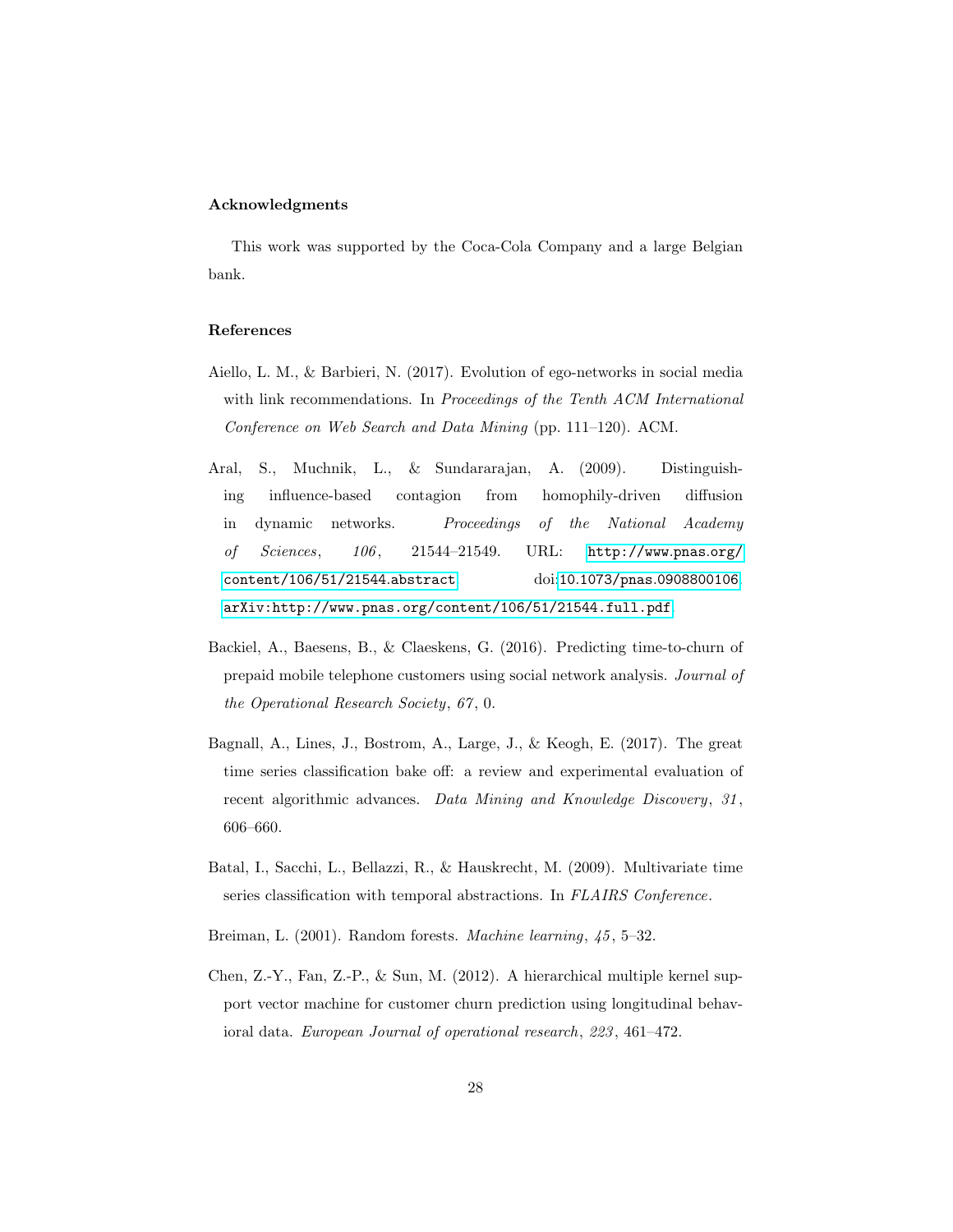- <span id="page-28-0"></span>De Caigny, A., Coussement, K., & De Bock, K. W. (2018). A new hybrid classification algorithm for customer churn prediction based on logistic regression and decision trees. European Journal of Operational Research,.
- <span id="page-28-4"></span>Esmael, B., Arnaout, A., Fruhwirth, R. K., & Thonhauser, G. (2012). Multivariate time series classification by combining trend-based and value-based approximations. In B. Murgante, O. Gervasi, S. Misra, N. Nedjah, A. M. A. C. Rocha, D. Taniar, & B. O. Apduhan (Eds.), Computational Science and Its Applications – ICCSA 2012: 12th International Conference, Salvador de Bahia, Brazil, June 18-21, 2012, Proceedings, Part IV (pp. 392–403). Berlin, Heidelberg: Springer Berlin Heidelberg. URL: [https://doi](https://doi.org/10.1007/978-3-642-31128-4_29).org/10.1007/ [978-3-642-31128-4](https://doi.org/10.1007/978-3-642-31128-4_29) 29. doi:10.[1007/978-3-642-31128-4](http://dx.doi.org/10.1007/978-3-642-31128-4_29) 29.
- <span id="page-28-6"></span>Garcia, S., & Herrera, F. (2008). An extension on"statistical comparisons of classifiers over multiple data sets"for all pairwise comparisons. Journal of Machine Learning Research, 9, 2677-2694.
- <span id="page-28-5"></span>Górecki, T., & Luczak, M. (2015). Multivariate time series classification with parametric derivative dynamic time warping. Expert Systems with Applications,  $42$ ,  $2305 - 2312$ . URL: [http:](http://www.sciencedirect.com/science/article/pii/S0957417414006927) //www.sciencedirect.[com/science/article/pii/S0957417414006927](http://www.sciencedirect.com/science/article/pii/S0957417414006927). doi:[https://doi](http://dx.doi.org/https://doi.org/10.1016/j.eswa.2014.11.007).org/10.1016/j.eswa.2014.11.007.
- <span id="page-28-2"></span>He, G., Duan, Y., Peng, R., Jing, X., Qian, T., & Wang, L. (2015). Early classification on multivariate time series. Neurocomputing, 149, 777 – 787. URL: http://www.sciencedirect.[com/science/article/pii/](http://www.sciencedirect.com/science/article/pii/S092523121401008X) [S092523121401008X](http://www.sciencedirect.com/science/article/pii/S092523121401008X). doi:[https://doi](http://dx.doi.org/https://doi.org/10.1016/j.neucom.2014.07.056).org/10.1016/j.neucom.2014.07.056.
- <span id="page-28-1"></span>Joneydi, S., Khansari, M., & Kaveh, A. (2017). An opportunistic network approach towards disease spreading. In International Workshop on Complex Networks and their Applications (pp. 314–325). Springer.
- <span id="page-28-3"></span>Kadous, M. W., & Sammut, C. (2005). Classification of multivariate time series and structured data using constructive induction. Machine Learn-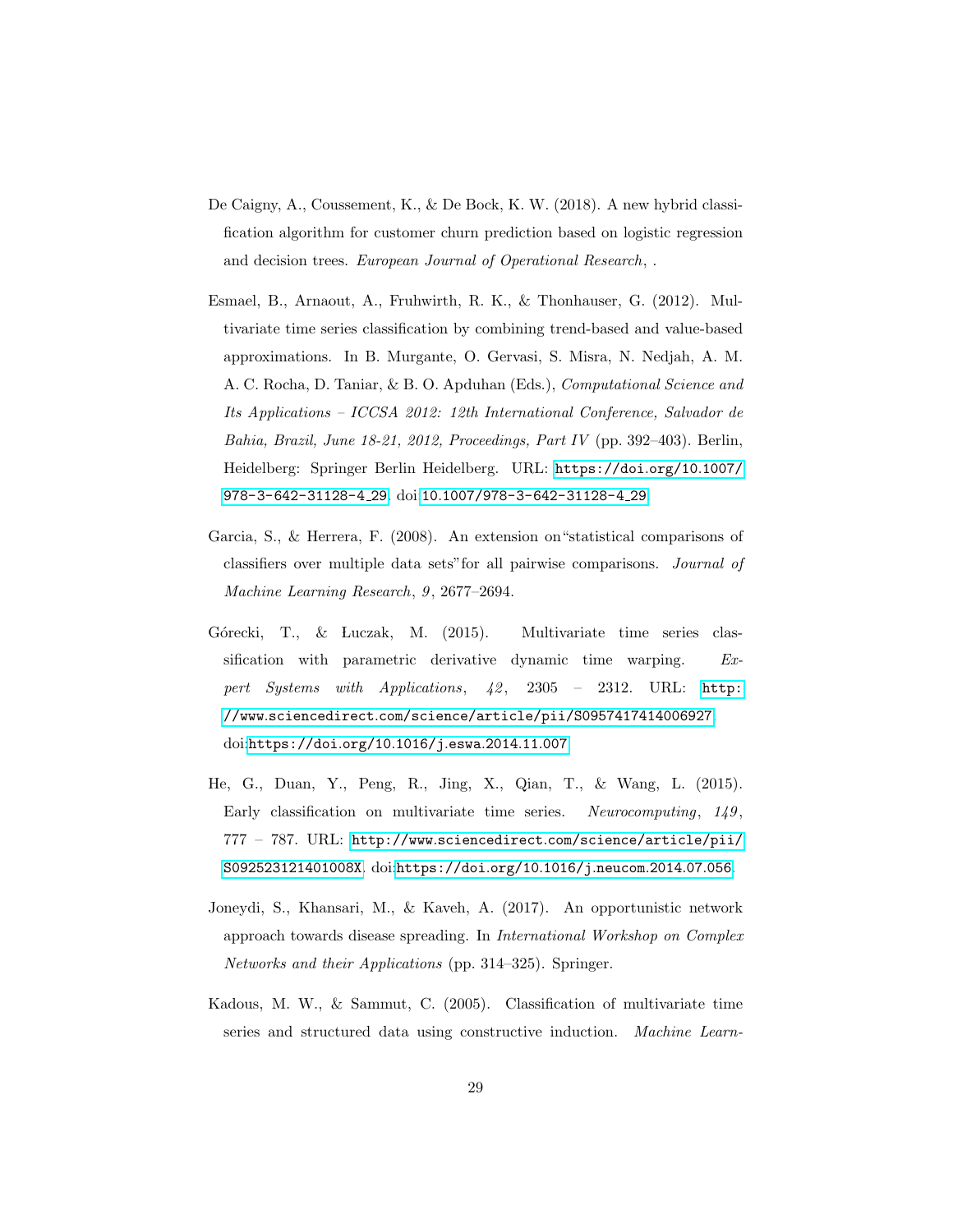ing, 58 , 179–216. URL: https://doi.org/10.[1007/s10994-005-5826-5](https://doi.org/10.1007/s10994-005-5826-5). doi:10.[1007/s10994-005-5826-5](http://dx.doi.org/10.1007/s10994-005-5826-5).

- <span id="page-29-1"></span>Kim, K., Jun, C.-H., & Lee, J. (2014). Improved churn prediction in telecommunication industry by analyzing a large network. Expert Systems with Applications, 41 , 6575–6584.
- <span id="page-29-3"></span>Kossinets, G., & Watts, D. J. (2006). Empirical analysis of an evolving social network. science, 311 , 88–90.
- <span id="page-29-4"></span>Lin, Y.-R., Chi, Y., Zhu, S., Sundaram, H., & Tseng, B. L. (2008). Facetnet: a framework for analyzing communities and their evolutions in dynamic networks. In Proceedings of the 17th international conference on World Wide Web (pp. 685–694). ACM.
- <span id="page-29-6"></span>Naboulsi, D., Fiore, M., Ribot, S., & Stanica, R. (2016). Large-scale mobile traffic analysis: a survey. IEEE Communications Surveys  $\mathcal{C}$  Tutorials, 18, 124–161.
- <span id="page-29-2"></span>Navarro, H., Miritello, G., Canales, A., & Moro, E. (2017). Temporal patterns behind the strength of persistent ties. EPJ Data Science, 6, 31.
- <span id="page-29-5"></span>Orsenigo, C., & Vercellis, C. (2010). Combining discrete svm and fixed cardinality warping distances for multivariate time series classification. Pattern Recognition,  $43$ ,  $3787 - 3794$ . URL: [http:](http://www.sciencedirect.com/science/article/pii/S0031320310002694) //www.sciencedirect.[com/science/article/pii/S0031320310002694](http://www.sciencedirect.com/science/article/pii/S0031320310002694). doi:[https://doi](http://dx.doi.org/https://doi.org/10.1016/j.patcog.2010.06.005).org/10.1016/j.patcog.2010.06.005.
- <span id="page-29-7"></span>Óskarsdóttir, M., Bravo, C., Verbeke, W., Sarraute, C., Baesens, B., & Vanthienen, J. (2016). A comparative study of social network classifiers for predicting churn in the telecommunication industry. In Advances in Social Networks Analysis and Mining (ASONAM), 2016 IEEE/ACM International Conference on (pp. 1151–1158). IEEE.
- <span id="page-29-0"></span>Oskarsd´ottir, M., Bravo, C., Verbeke, W., Sarraute, C., Baesens, B., & Van- ´ thienen, J. (2017). Social network analytics for churn prediction in telco: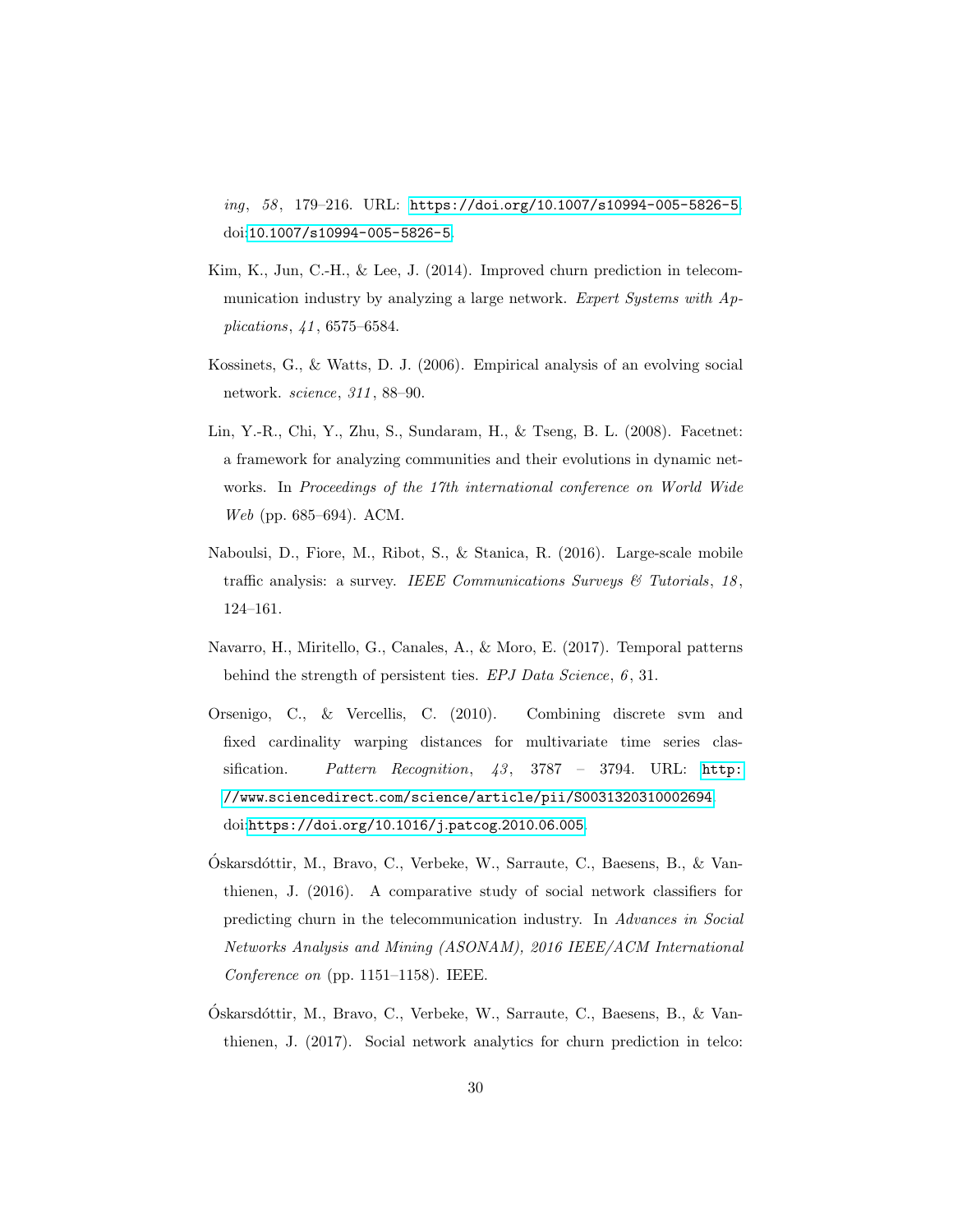Model building, evaluation and network architecture. Expert Systems with Applications, 85 , 204–220.

- <span id="page-30-0"></span>Phadke, C., Uzunalioglu, H., Mendiratta, V. B., Kushnir, D., & Doran, D. (2013). Prediction of subscriber churn using social network analysis. Bell Labs Technical Journal, 17, 63-75.
- <span id="page-30-5"></span>Ranshous, S., Chaudhary, M., & Samatova, N. F. (2017). Efficient outlier detection in hyperedge streams using minhash and locality-sensitive hashing. In International Workshop on Complex Networks and their Applications (pp. 105–116). Springer.
- <span id="page-30-4"></span>Rossetti, G., Pappalardo, L., Pedreschi, D., & Giannotti, F. (2017). Tiles: an online algorithm for community discovery in dynamic social networks. Machine Learning, 106 , 1213–1241. URL: https://doi.org/10.[1007/s10994-](https://doi.org/10.1007/s10994-016-5582-8) [016-5582-8](https://doi.org/10.1007/s10994-016-5582-8). doi:10.[1007/s10994-016-5582-8](http://dx.doi.org/10.1007/s10994-016-5582-8).
- <span id="page-30-2"></span>Rouveirol, C., Pensa, R. G., & Kanawati, R. (2017). Introduction to the special issue on dynamic networks and knowledge discovery. Machine Learning, 106 , 1131–1132. URL: https://doi.org/10.[1007/s10994-017-5655-3](https://doi.org/10.1007/s10994-017-5655-3). doi:10.[1007/s10994-017-5655-3](http://dx.doi.org/10.1007/s10994-017-5655-3).
- <span id="page-30-3"></span>Santoro, N., Quattrociocchi, W., Flocchini, P., Casteigts, A., & Amblard, F. (2011). Time-varying graphs and social network analysis: Temporal indicators and metrics. In 3rd AISB Social Networks and Multiagent Systems Symposium  $(SNAMAS)$  (pp. 32–38).
- <span id="page-30-1"></span>Sathe, S., & Aggarwal, C. C. (2017). Similarity forests. In Proceedings of the 23rd ACM SIGKDD International Conference on Knowledge Discovery and Data Mining (pp. 395–403). ACM.
- <span id="page-30-6"></span>Shokoohi-Yekta, M., Hu, B., Jin, H., Wang, J., & Keogh, E. (2017). Generalizing dtw to the multi-dimensional case requires an adaptive approach. Data Mining and Knowledge Discovery, 31, 1-31.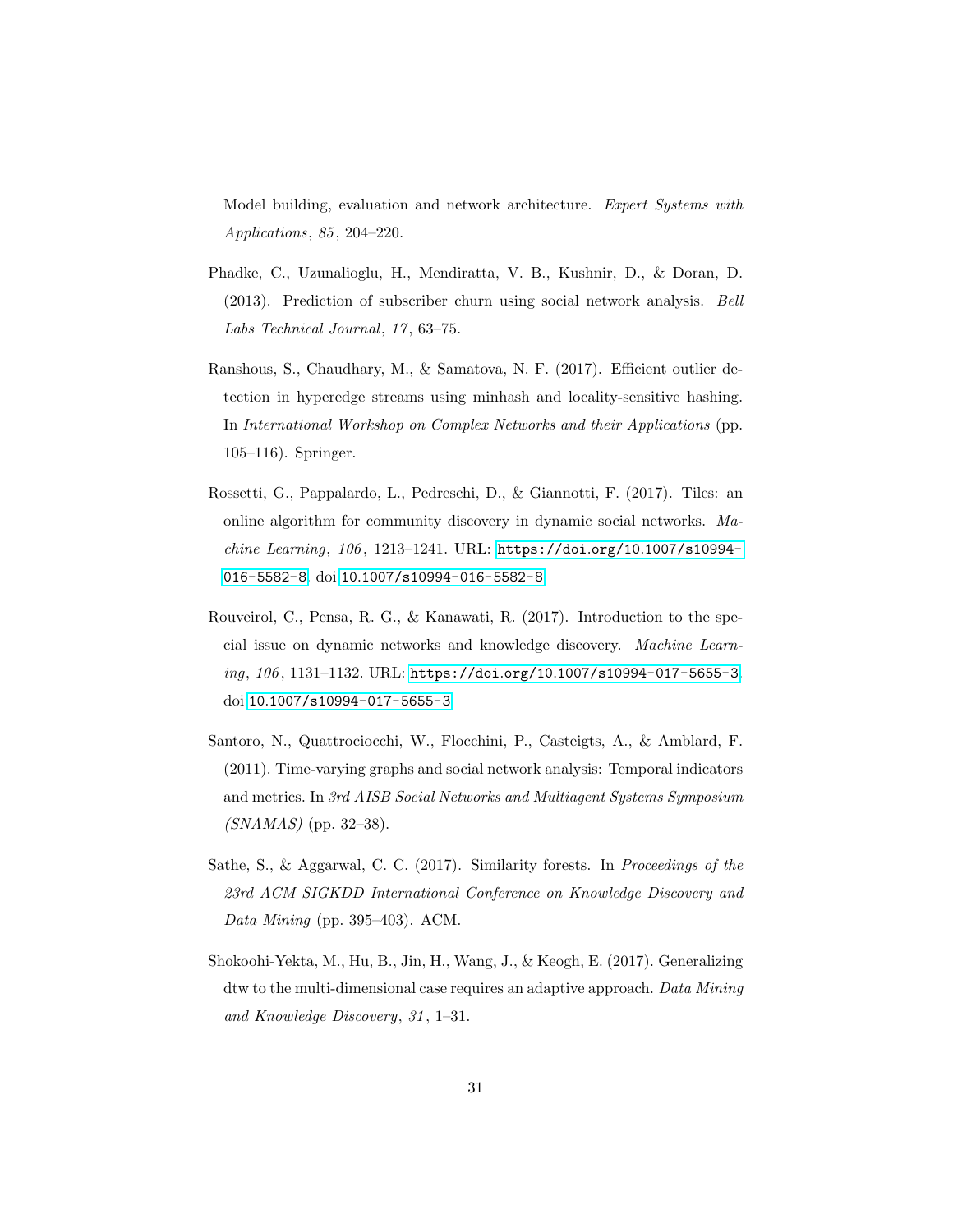<span id="page-31-3"></span>Simmhan, Y., Wickramaarachchi, C., Kumbhare, A., Frincu, M., Nagarkar, S., Ravi, S., Raghavendra, C., & Prasanna, V. (2014). Scalable analytics over distributed time-series graphs using goffish.  $arXiv$  preprint  $arXiv:1406.5975$ ,

.

- <span id="page-31-2"></span>Verbeke, W., Martens, D., & Baesens, B. (2014). Social network analysis for customer churn prediction. Applied Soft Computing, 14 , 431–446.
- <span id="page-31-0"></span>Verbeke, W., Martens, D., Mues, C., & Baesens, B. (2011). Building comprehensible customer churn prediction models with advanced rule induction techniques. Expert Systems with Applications, 38 , 2354–2364.
- <span id="page-31-7"></span>Verbraken, T., Bravo, C., Weber, R., & Baesens, B. (2014). Development and application of consumer credit scoring models using profit-based classification measures. European Journal of Operational Research, 238 , 505–513.
- <span id="page-31-1"></span>Verbraken, T., Verbeke, W., & Baesens, B. (2013). A novel profit maximizing metric for measuring classification performance of customer churn prediction models. IEEE Transactions on Knowledge and Data Engineering, 25 , 961– 973.
- <span id="page-31-6"></span>Wang, L., Wang, Z., & Liu, S. (2016). An effective multivariate time series classification approach using echo state network and adaptive differential evolution algorithm. Expert Systems with Applications,  $43$ , 237 – 249. URL: http://www.sciencedirect.[com/science/article/pii/](http://www.sciencedirect.com/science/article/pii/S0957417415006120) [S0957417415006120](http://www.sciencedirect.com/science/article/pii/S0957417415006120). doi:[https://doi](http://dx.doi.org/https://doi.org/10.1016/j.eswa.2015.08.055).org/10.1016/j.eswa.2015.08.055.
- <span id="page-31-5"></span>Weng, X., & Shen, J. (2008). Classification of multivariate time series using locality preserving projections. Knowledge-Based Systems, 21 , 581 – 587. URL: http://www.sciencedirect.[com/science/article/pii/](http://www.sciencedirect.com/science/article/pii/S0950705108000634) [S0950705108000634](http://www.sciencedirect.com/science/article/pii/S0950705108000634). doi:[https://doi](http://dx.doi.org/https://doi.org/10.1016/j.knosys.2008.03.027).org/10.1016/j.knosys.2008.03.027.
- <span id="page-31-4"></span>Wölbitsch, M., Walk, S., & Helic, D.  $(2017)$ . Modeling peer influence in timevarying networks. In International Workshop on Complex Networks and their Applications (pp. 353–364). Springer.